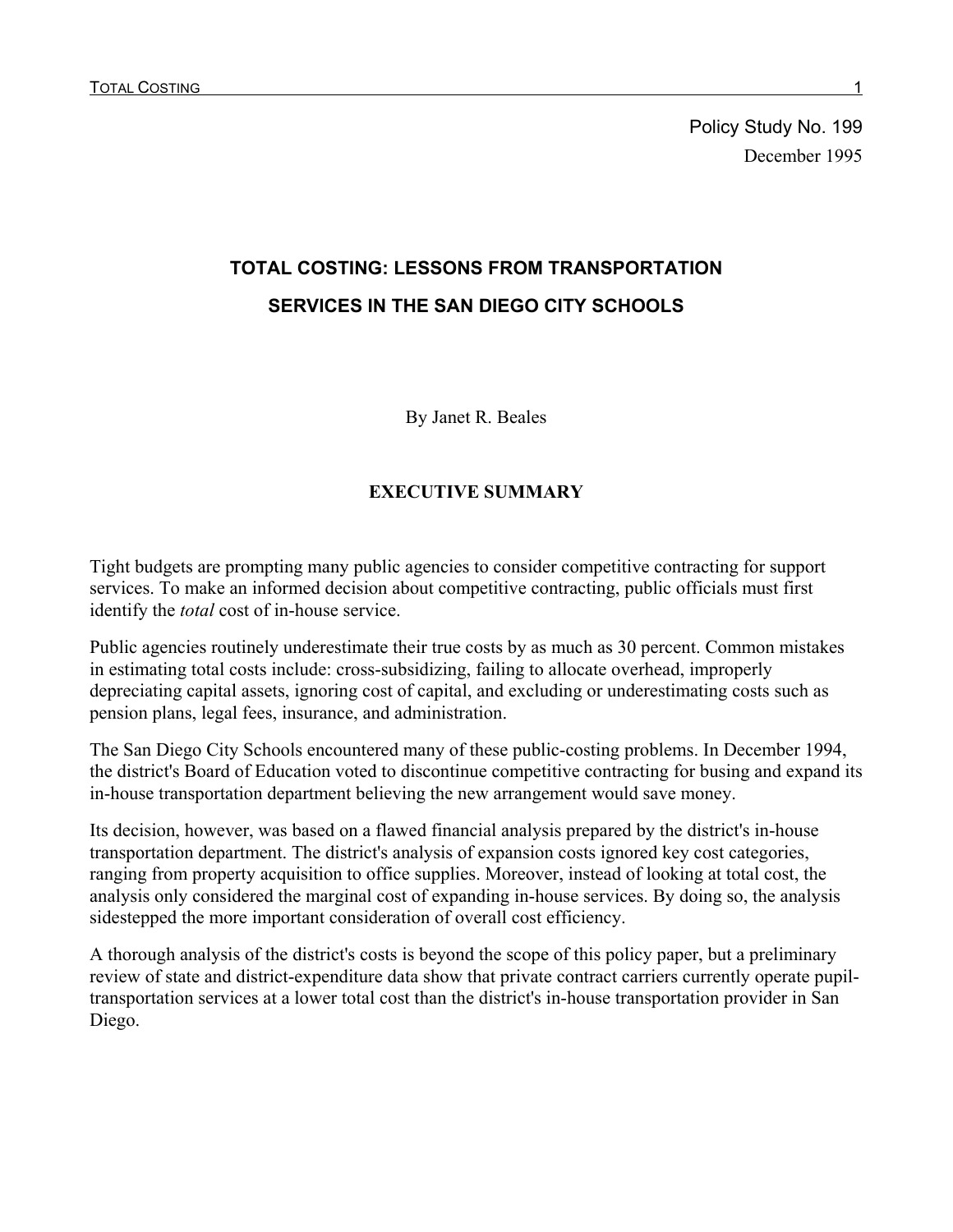| Table 1: Cost Comparison: Pupil Transportation in the San Diego City Schools<br>$(1993 - 94)$ |                           |                    |  |
|-----------------------------------------------------------------------------------------------|---------------------------|--------------------|--|
|                                                                                               | <b>Contract Providers</b> | In-house Providers |  |
| <b>Pupil Transportation</b>                                                                   | 287 buses                 | 282 buses          |  |
| Expenditure                                                                                   | \$8.7 million*            | \$15.6 million     |  |
| Spending per Bus                                                                              | \$30,373                  | \$55,461           |  |
| Total pupil-transportation expenditures: \$24,357,214                                         |                           |                    |  |
| * Includes contract-administration, routing and scheduling costs.                             |                           |                    |  |

Expressed in terms of spending per bus, the cost of operating district-owned buses is 83 percent higher than the cost of operating contractor buses. In several areas, the district incurs higher costs. These include labor costs, utilization of resources, and fleet acquisition and owning costs.

By eliminating competitive contract service, the school board has placed itself in a weaker bargaining position with respect to its employee-labor union because it no longer has alternative providers. Under these conditions, the transportation services department will have little incentive to control costs.

Although cost savings should not be the only consideration in the decision of how to provide services, it was the key argument advanced by the district's transportation department in favor of expanding its own operations. This study is devoted to the subject of public-sector costing.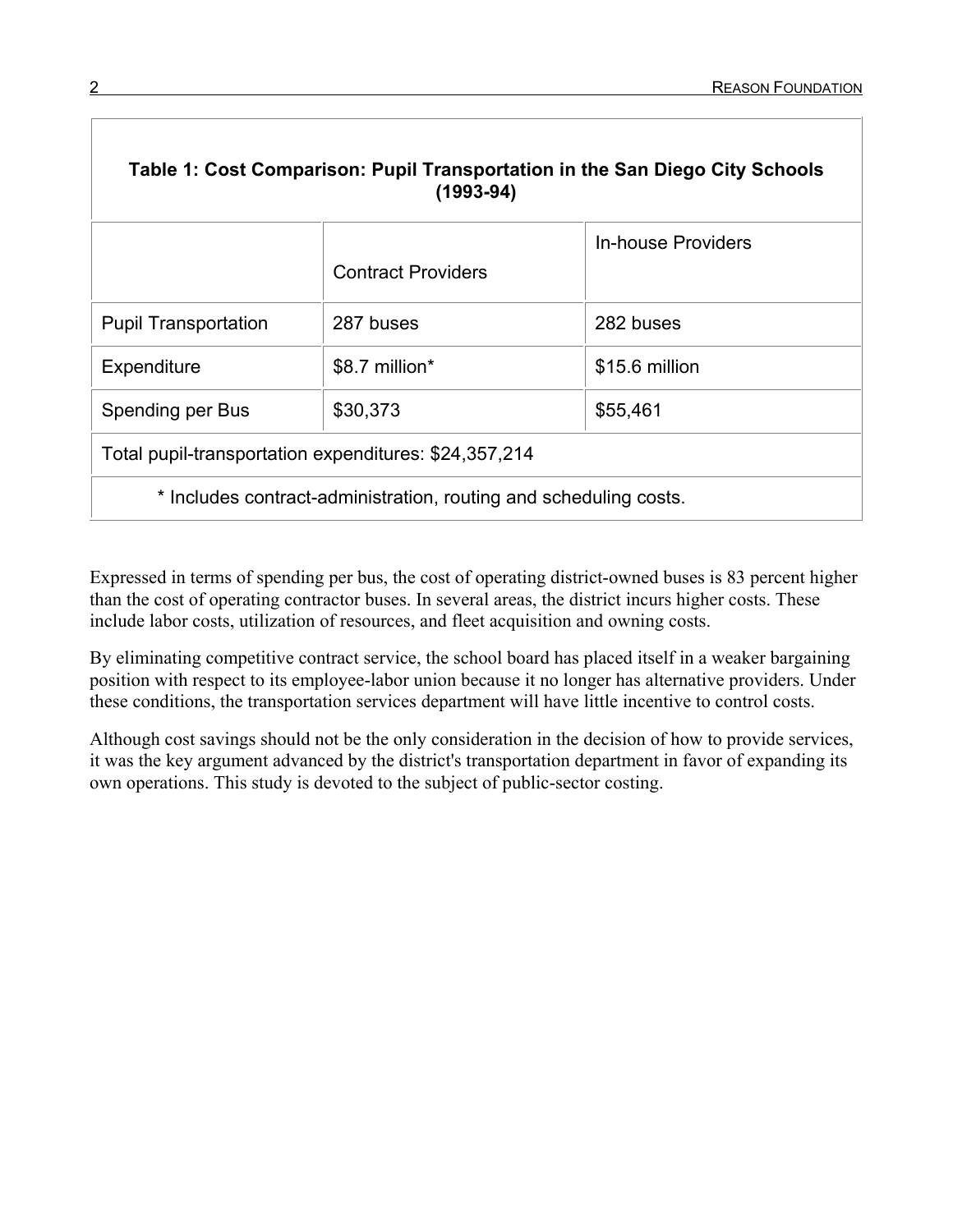### **I. INTRODUCTION: DETERMINING TOTAL COST**

Ever-tightening budget constraints are prompting many public agencies to consider innovative approaches to providing services. One option is competitive contracting. Competitive contracting involves the purchase of services from an outside provider.

Cost is not the only consideration when thinking about contracting for services. Factors such as service quality, administrative ease, and community support should be weighed as well. But most government agencies cite cost savings as the number-one reason for competitive contracting. Before agencies can make an informed decision about competitive contracting, they must first identify the total cost of inhouse service.

The task is not an easy one. Often, the cost of a single good or service is shared by several departments or activities so administrators must decide how much of the cost to allocate to each part of the organization. Public-policy professor E.S. Savas of Baruch College/City University in New York, notes that public agencies routinely underestimate their true costs by as much as 30 percent. He points out that many public agencies lack a consistent methodology for reporting costs. A survey of the contracting practices of 120 cities, counties, and district governments nationwide found that half of the respondents had no formal method for analyzing and comparing costs.

Public schools also lack useful accounting systems for making cost comparisons. A California schooltransportation cost study conducted by the consulting firm then known as Deloitte, Haskins & Sells stated, "Our attempts to isolate cost factors for this study were hampered by the following problems: The (database) maintained by the State Department of Education does not contain the level of necessary detail; Local agencies do not record costs in a consistent manner; Many local agencies have not defined transportation costs by program...."

A 1990 legislative audit found that one-third of Minnesota public schools could not correctly identify how much they spent on instructional programs. Reported the *Star Tribune* in 1995, "For five years, auditors have known that the (accounting) system the state uses to keep track of school spending is inaccurate and unreliable....Worse, the information is misleading to public officials who use it to make spending decisions that affect thousands of school children."

### **A. Why Total Cost**

When private business decides to expand operations, it asks, "Should I make or buy the additional output needed " Standard business practice directs that the additional cost of providing the service inhouse (also called marginal cost) should be compared to the cost of purchasing the service outside. In private business, this is a sensible method for minimizing total cost.

But government agencies do not operate in the private sector with the same competitive pressures as private business. They often maintain excess productive capacity or overhead and allocate resources inefficiently. For this reason, public-sector estimates of the marginal cost of expansion are often unrealistically low.

To better assess the relative efficiencies of public and private service, the total cost or fully allocated cost of both should be compared. Box 1 lists some common problems in identifying total or fully allocated costs. (See Appendix I for a more detailed discussion of when to use total and marginal costing.)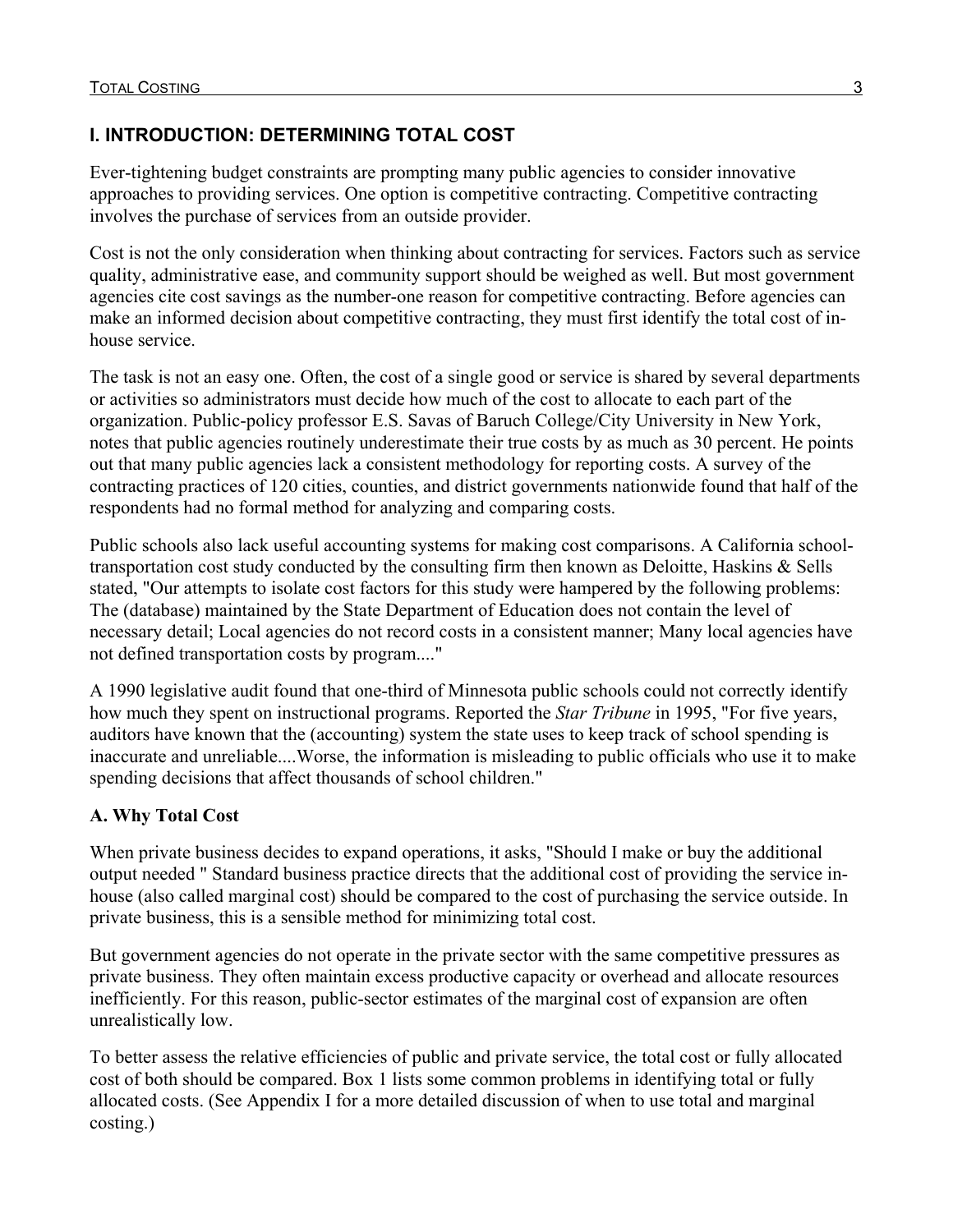#### **II. TRANSPORTATION OPERATIONS IN THE SAN DIEGO UNIFIED SCHOOL DISTRICT**

To see how government agencies often have difficulty assessing their own costs, the Reason Foundation examined a cost analysis of transportation operations prepared by the San Diego City Schools.

#### **A. Background**

Each year, 515 yellow school buses travel 9.5 million miles transporting some 21,000 students to and from school in the San Diego City Schools. Total annual cost for pupil-transportation services in the San Diego district is \$24.4 million.

Since 1980, the San Diego City School District has run school-bus operations using a combination of in-house and private carriers. Currently, it contracts for pupil transportation with three private companies: Laidlaw Transit, Inc.; Ryder Student Transportation Services, Inc.; and Goodall's Charter Bus Service, Inc.

In 1993-94, the cost of contractor provided pupil transportation was \$8,063,077 million. To assess the total cost of contractor service, however, contract administration costs and any other costs associated with contractor service must also be included. Contract administration costs include: procurement, contract negotiations, contract award, the processing of amendments and change orders, the resolution of disputes, the processing of contractor invoices, and contract monitoring and evaluation.

The Transportation Services Department budget does not break out the cost of contract administration, which is difficult to assess. For purposes of this study, we used guidelines from the federal Office of Management and Budget to calculate annual contract-administration costs at \$499,000.

Because of the complexity of federal contract procurement laws, the OMB guidelines may overestimate the actual cost of contract administration for school districts. A report prepared by the American Federation of Teachers to help union leaders understand contracting for non-instructional services, states, "Usually not sizeable, contract administration costs nevertheless add four to five percent to the cost of a contract." (Using the AFT guidelines, the cost of contract administration would range between \$324,000 and \$405,000.)

In addition to contract administration totaling \$499,000, the district also provides routing and scheduling services for private carriers valued at roughly \$155,000.

Adjusting for the costs of routing and scheduling, and contract administration, brings the total cost of using contractor service to \$8,717,077 from \$8,063,077. Conversely, the district's in-house costs have been adjusted down from \$16,294,137 to \$15,640,137 to account for the costs attributed to contract service. Total pupil-transportation costs from both sectors combined are \$24,357,214.

The disparity in total costs between the in-house and contract provider is quite large. It becomes especially apparent when expressed on a per-bus basis. As shown in Table 1, the annual cost contractor operations in the San Diego City Schools is \$30,373 per bus versus \$55,461 per district-operated bus. Expressed in percentage terms, district-provided service is 83 percent more costly than contractor service.

**Table 1: Cost Comparison: Pupil Transportation in the San Diego City Schools**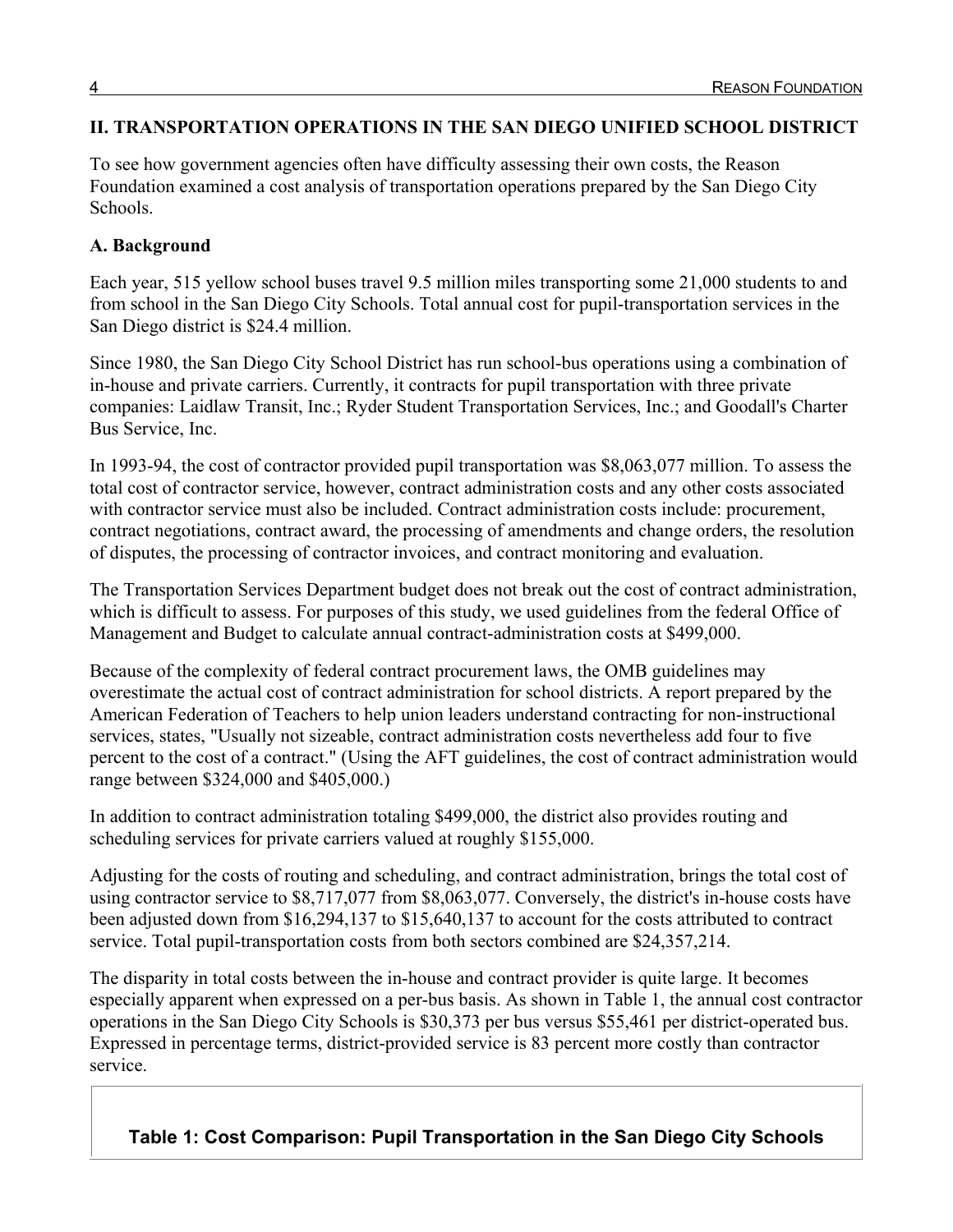| (1993-94)                                             |                           |                           |  |
|-------------------------------------------------------|---------------------------|---------------------------|--|
|                                                       | <b>Contract Providers</b> | <b>In-house Providers</b> |  |
| <b>Pupil Transportation</b>                           | 287 buses                 | 282 buses                 |  |
| Expenditure*                                          | \$8.7 million             | \$15.6 million            |  |
| Spending per Bus                                      | \$30,373                  | \$55,461                  |  |
| Total pupil-transportation expenditures: \$24,357,214 |                           |                           |  |

\* Adjusted for contract-administration, and routing and scheduling costs.

Despite the evident cost efficiencies of contract service, in December 1994, San Diego's Board of Education voted to discontinue contract service and expand the district's in-house Transportation Services Department. By implementing a number of cost-cutting strategies, including a lower starting wage for the district's in-house drivers, which went into effect in 1992, the Transportation Services Department contended that expanding in-house services would be more cost effective than using private carriers. According to the Transportation Services Department:

In recent cost studies of contractor rates and district services, it has become apparent that the opportunity now exists to eliminate use of private contractors and simultaneously reduce the cost of transportation operations. This prospect is indeed gratifying as it runs counter to the prevailing notion that private operation of pupil transportation will yield significant savings to public school districts. Through the bold efforts of its employees and the foresight of CSEA [California School Employees Association], San Diego Unified School District has turned this notion on its head.

The Board's decision was based on a financial analysis prepared by the district's own Transportation Services Department. *The Continuous Improvement Strategy for Student Transportation Services*  compared the *marginal* costs of expanding in-house service with the *total* cost of contract service. Based on that comparison, the department stated that, "The district can operate the routes currently assigned to contractors at an annual savings exceeding \$1.2 million beginning in 1998-99." As this study shows, these future savings are unlikely to materialize.

Employing roughly 400 people, the Transportation Services Department operates a fleet of 290 buses and 412 units of other rolling stock (i.e. food-service trucks, mail vans, and maintenance vehicles). Contract carriers operate 245 buses. When the *Continuous Improvement Strategy* is fully implemented, the district will own and operate an expanded fleet of roughly 513 buses.

### **Figure 1: Fleet Expansion Plan**

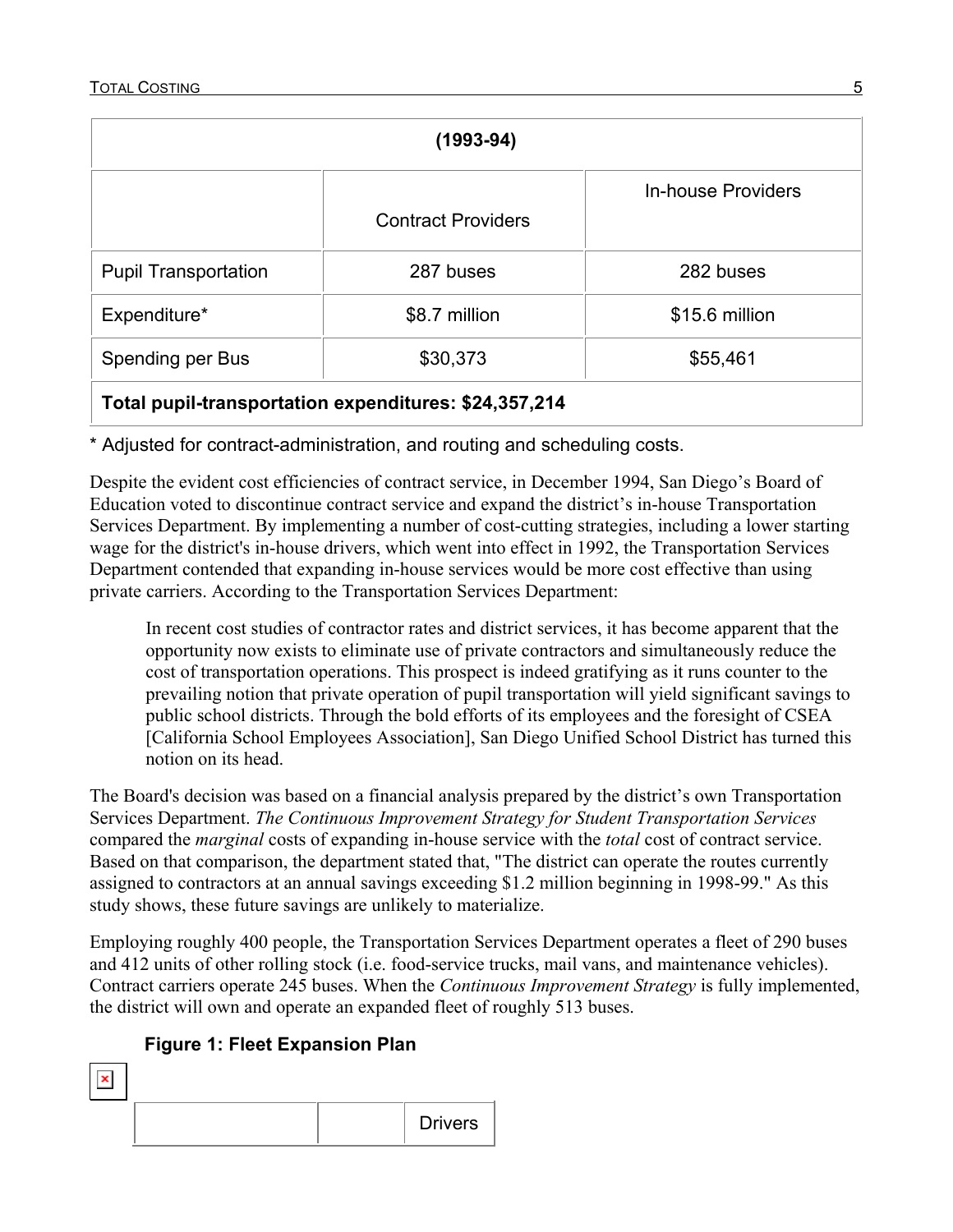|                                 | <b>Buses</b> |       |
|---------------------------------|--------------|-------|
| 1994-94 Fleet                   |              |       |
| <b>Distri</b><br>ct             | 286          | 260*  |
| Contr<br>actor<br>S             | 245          | 223   |
| Future 1998-99<br><b>Fleets</b> |              |       |
| <b>Distri</b><br>ct             | 513          | 467** |
| Contr<br>actor<br>S             | 32           |       |

\*155 FTE drivers \*\*284 FTE drivers

FTE: Full-time equivalent of 8 hours per day.

#### **III. THE EXPANSION PLAN**

*The Continuous Improvement Strategy* describes the Transportation Service Department's expansion plan for in-house service. The analysis compares the district's *marginal* cost of expanding operations with *total* contractor costs for current service. As explained above, the marginal-cost approach is not an appropriate methodology to assess the relative efficiency of contract and in-house services because it understates in-house costs.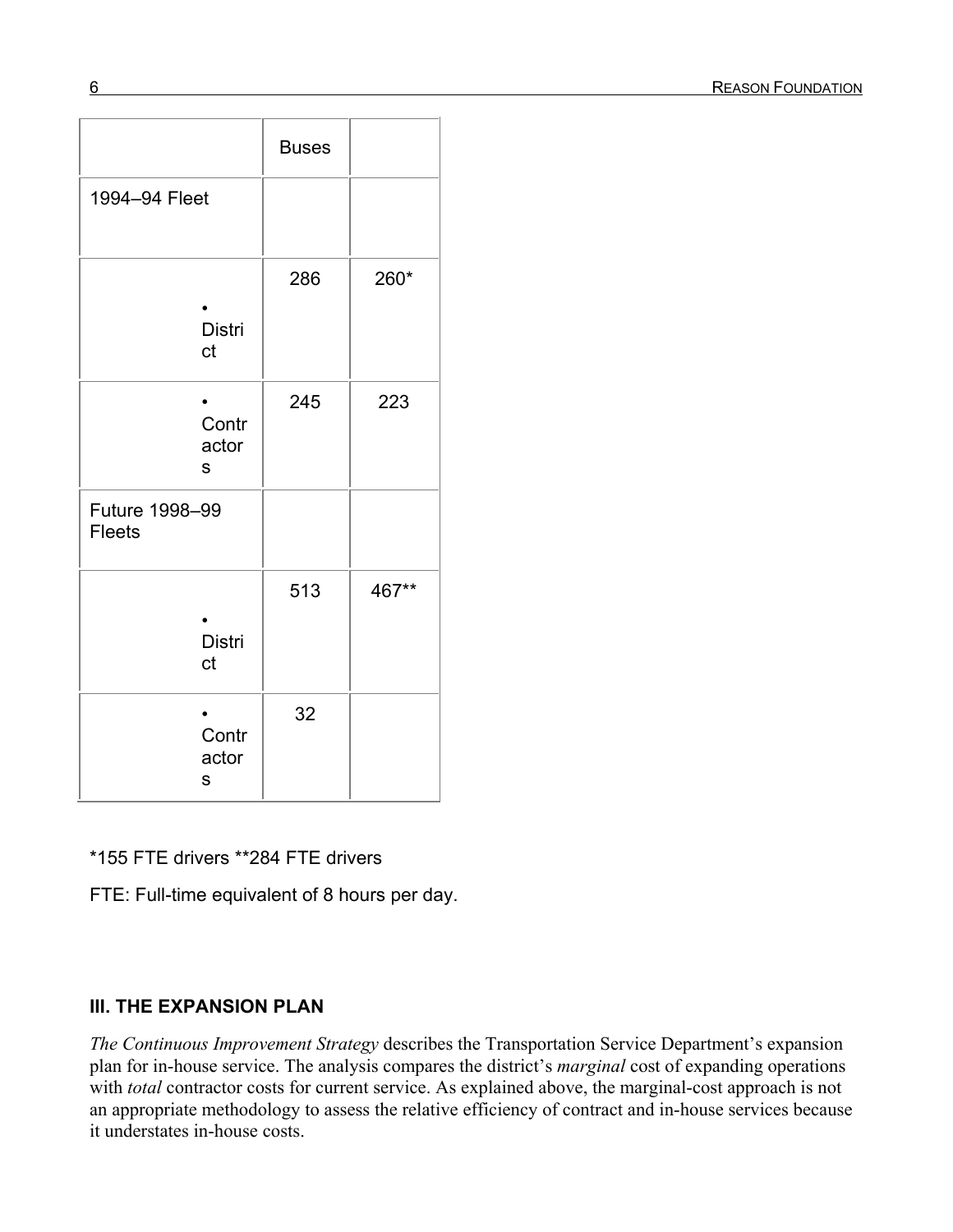$\Gamma$ 

The department's financial analysis, however, is twice flawed because it also excludes a number of costs from the *marginal-cost* analysis. Table 2 lists some of these excluded marginal costs. It also lists the categories that belong to a fully-allocated cost analysis, which should have been used for comparison purposes with private providers.

| <b>Table 2: What's Missing</b>                                                                                                                                          |             |  |  |
|-------------------------------------------------------------------------------------------------------------------------------------------------------------------------|-------------|--|--|
| The Transportation Services Department reported the following costs of expanding in-<br>house operations. (Figures are for 1998-99 when the plan is fully implemented.) |             |  |  |
| Driver wages & benefits                                                                                                                                                 | \$3,734,956 |  |  |
| <b>Support Staff &amp; Supplies</b>                                                                                                                                     |             |  |  |
| • Supervisors                                                                                                                                                           | 126,000     |  |  |
| • Dispatchers                                                                                                                                                           | 52,500      |  |  |
| • Clerical                                                                                                                                                              | 22,500      |  |  |
| • Mechanics                                                                                                                                                             | 150,000     |  |  |
| $\cdot$ Fuel                                                                                                                                                            | 489,038     |  |  |
| • Parts/Tires/Misc. Maintenance                                                                                                                                         | 331,200     |  |  |
| • General Liability Insurance                                                                                                                                           | 86,526      |  |  |
| <b>Bus Purchase</b>                                                                                                                                                     | 2,253,930   |  |  |
| Source: San Diego City Schools                                                                                                                                          |             |  |  |

The following cost categories, however, also should have been included in the financial analysis in order to compare the overall efficiency of contract and in-house service provision. Dollar amounts have not been calculated.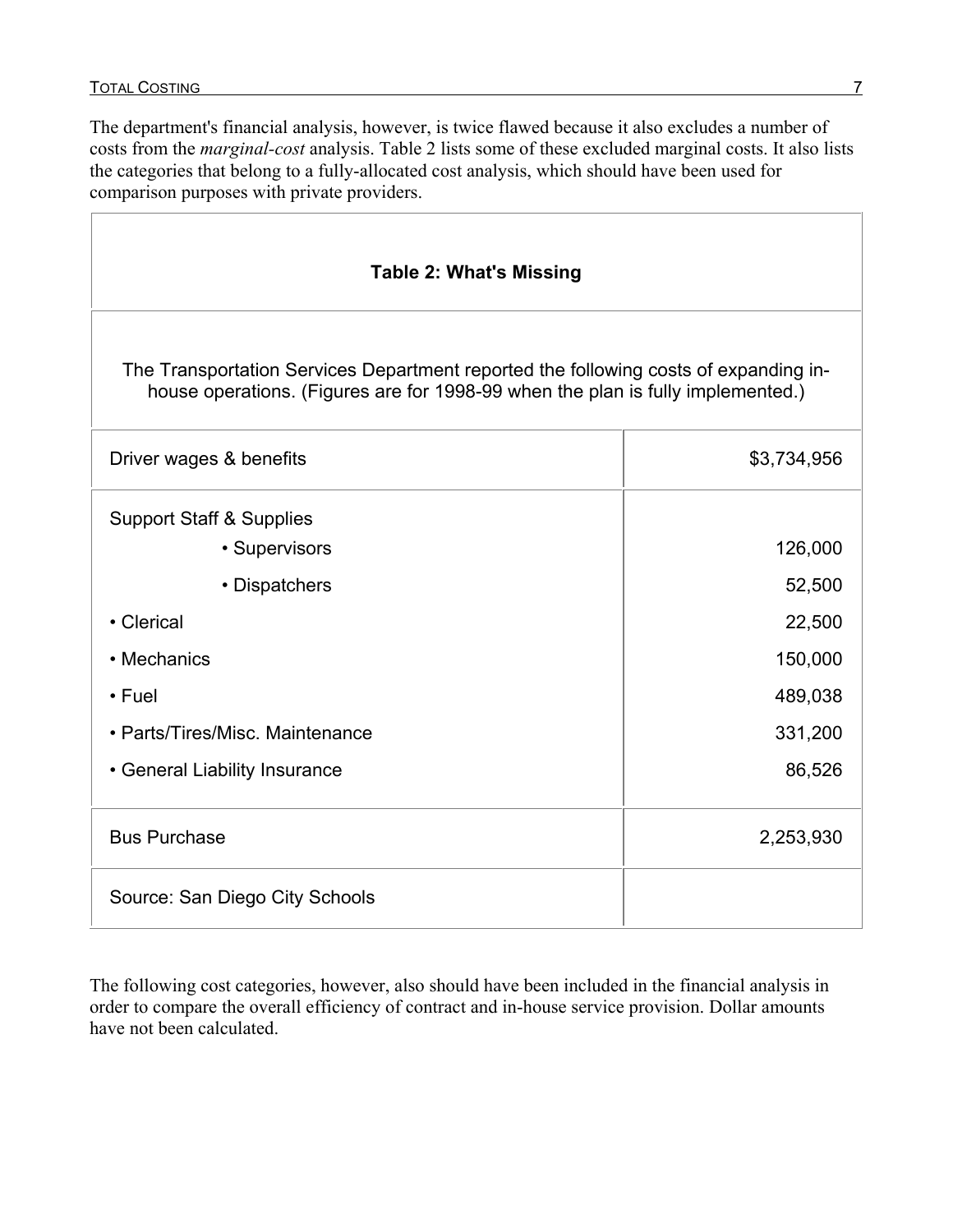| <b>Marginal Costs</b><br>• Land Acquisition | <b>Fully-Allocated Costs</b><br>• Central Office Staff |  |
|---------------------------------------------|--------------------------------------------------------|--|
| • Cost of Capital                           | • Mechanics and Other Support Staff                    |  |
| $\cdot$ Training                            | • Supervisory Staff                                    |  |
| • Workers' Compensation Claims              | • Legal costs                                          |  |
| • Fire/Property Insurance                   | • Office and Maintenance Equipment and                 |  |
| • Excess Liability                          | <b>Supplies</b>                                        |  |
| • Two-way Radio                             | • Grounds Maintenance and Custodial Services           |  |
| • Office Supplies                           | • Land, Buildings, and Equipment                       |  |
|                                             | • Utilities                                            |  |
|                                             | • Insurance                                            |  |

### **IV. EXCLUDED AND UNDERESTIMATED MARGINAL COSTS**

In its analysis of the marginal cost of expanding in-house busing operations, the Transportation Services Department did not report a number of significant costs directly attributable to the expansion of in-house services. These include property acquisition and the cost of capital, workers' compensation claims, and some overhead, equipment, and staffing costs.

#### **A. Land Acquisition and Cost of Capital**

To accommodate its expanded fleet, the San Diego City Schools purchased 3.1 acres of additional parking space adjoining the current transportation facilities. Cost for the land acquisition and improvements is projected to total \$3.25 million (excluding interest on borrowed funds). The cost of the land is \$2.55 million. Relocation costs are \$198,000; demolition costs are projected at \$185,000. The appraisal, CEQA report and closing costs totaled less than \$50,000. The remaining \$267,000 of the budgeted amount will be used for civil engineering fees, grading, surfacing, landscaping, and lighting. The department contends it will pay for the property through savings generated by the transportation plan, recouping the \$3.25 million financial outlay within eleven years. In the meantime, financing will be accomplished through a combination of private and public sources.

The department does not include the cost of the property or its financing in its cost analysis. But the \$3.25 million in property acquisition and improvements is a real cost and must be included as part of the cost of expanding operations. Had the department not acted to take over service from contract carriers, it would not have incurred this cost. The cost of property—including parking lots and maintenance facilities—is included in the rate charged by contractors. For cost-comparison purposes, property costs must be included in the analysis of district costs.

City University of New York professor E.S. Savas points out that although land has an infinite useful life, and therefore does not depreciate, it does represent an opportunity cost to the district. The \$3.25 million cost for land acquisition and improvements is the opportunity cost of applying these funds to land acquisition rather than something else. Once the district owns the land, the opportunity cost is the lease or sale value of the land, the revenue from which could be used for some other purpose. Savas suggests that the rents on the land, if it were leased, be used to calculate the opportunity cost and cost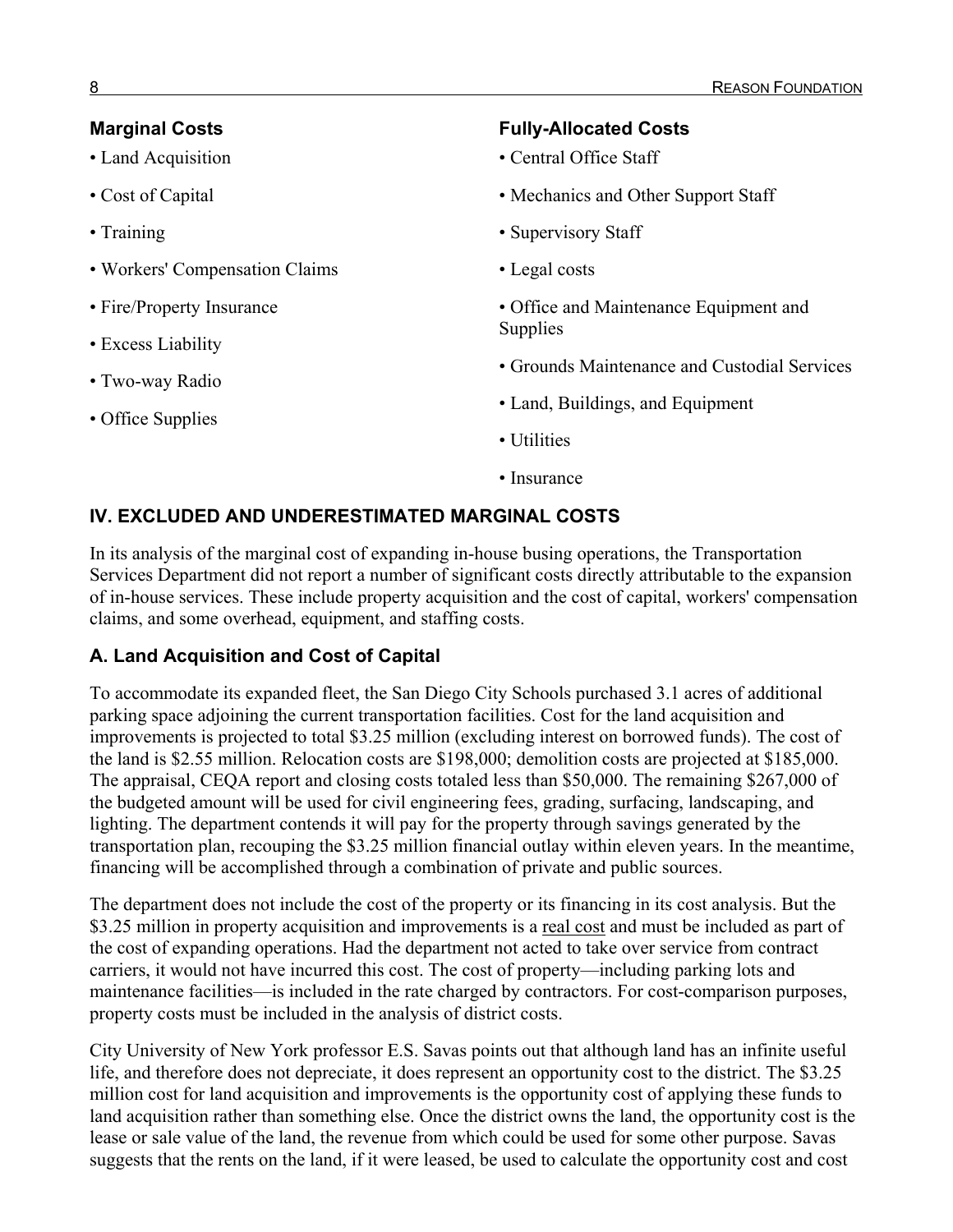of capital. Using land that could be put to other revenue-enhancing purposes is a cost of operating services in-house.

In this example, we conservatively estimated the leased value of the property purchased by the Transportation Services Department at \$1.13 per square foot annually (assuming lease-hold restrictions). Calculating the lease price on the 3.1 acres property for one year yields \$153,000. Adding in costs for site preparation and improvements brings the total annual cost of the property needed for expansion to \$180,300. (See Table 3.)

|                                                 | <b>Table 3: Cost of Property</b> |                                                                                                                                | The Transportation Services Department<br>states that, "The property and<br>improvements required can be<br>accomplished with no increase of<br>budget." Although the Transportation                                 |
|-------------------------------------------------|----------------------------------|--------------------------------------------------------------------------------------------------------------------------------|----------------------------------------------------------------------------------------------------------------------------------------------------------------------------------------------------------------------|
| <b>Calculating the Annual Cost of Property</b>  |                                  |                                                                                                                                | Services Department may be able to use<br>surplus funds in its budget to pay for the                                                                                                                                 |
|                                                 | Acquisition<br>Cost              | Annualized<br>Cost                                                                                                             | property, the property is not free. It must<br>be included in the cost of expanding<br>services. Furthermore, the department<br>plans to finance the property acquisition<br>by borrowing from its Special Education |
|                                                 |                                  | Lease Cost                                                                                                                     | Bus Replacement Fund, which it will<br>replenish through public and private<br>financing. Yet the interest cost of these                                                                                             |
| <b>Property Purchase</b><br>Price               | \$2,550,000                      | \$153,000                                                                                                                      | loans appears nowhere in the financial<br>analysis prepared by the Transportation<br>Services Department. Here again, the                                                                                            |
|                                                 |                                  | Depreciation                                                                                                                   | cost of capital is a real cost and must be<br>included in the cost of expanding<br>operations. Closing costs, including<br>attorney's fees, architectural and                                                        |
| Demolition (site<br>preparation)                | \$185,000                        | \$6,167                                                                                                                        | engineering inspectors, and other fees,<br>were also omitted from the analysis of<br>in-house costs but should be included.                                                                                          |
| Fees and<br>Improvements                        | \$317,000                        | \$21,133                                                                                                                       | Privately paid property taxes, at 1.1<br>percent of assessed value, are an                                                                                                                                           |
| Total Annualized Cost of Property* \$180,300    |                                  | important source of local and state-<br>government revenue. Public agencies do                                                 |                                                                                                                                                                                                                      |
| * Excludes relocation costs totaling \$198,000. |                                  | not pay property tax, but private-sector<br>firms do. When the public agencies own<br>property and provide services that could |                                                                                                                                                                                                                      |

have been performed by a private provider, they lose tax revenue. This foregone revenue should be considered in the decision of whether or not to contract for services. (See Section VI: Other Cost Considerations.)

#### **B. Workers' Compensation**

San Diego is self-insured for workers' compensation. Instead of paying an insurance premium to an insurance company, the district sets aside money, based on the amount of the prior year's claims, to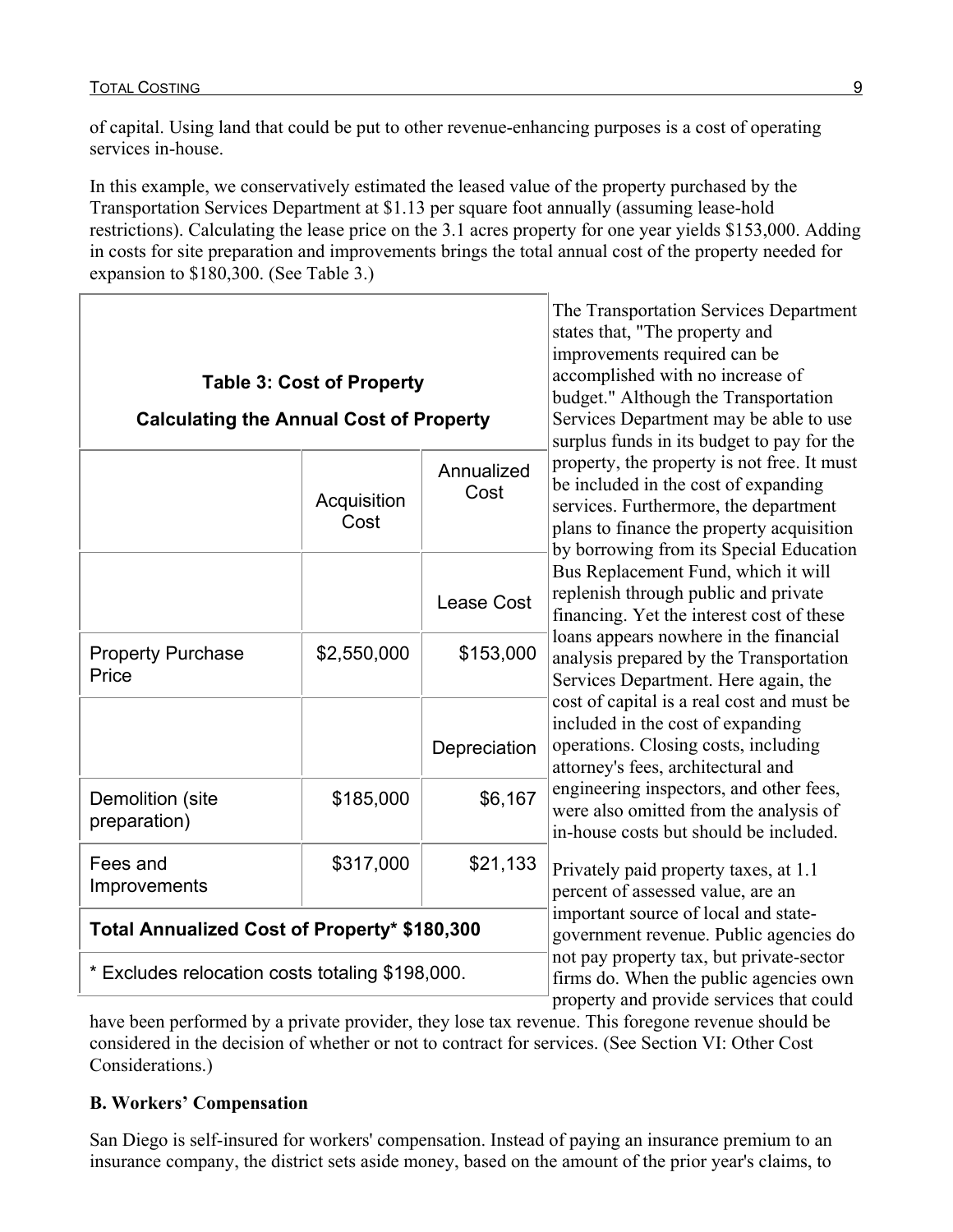pay workers' compensation claims directly. In 1993-94, the Transportation Services Department reported expenditures of \$144,431 for workers' compensation. Total claims for the department, however, amounted to \$236,694 in 1993-94 and \$750,411 in 1992-93. (See Table 4.)

### **Table 4: Transportation Services Department**

### **Worker's Compensation Claims**

| Fiscal<br>Year | Number of<br>Claims | Total<br>Incurred<br>Costs |
|----------------|---------------------|----------------------------|
| $1991 -$<br>92 | 86                  | \$572,599                  |
| 1992-<br>93    | 83                  | \$750,411                  |
| 1993-          | 64                  | \$236,694                  |

Because the district uses a district-wide average of 1.85 percent of payroll in computing workers' compensation rates, departments with low rates of injury among their employees, such as secretarial and administrative staff, end up subsidizing those departments with high injury rates, such as transportation. By averaging costs this way, the district has made it difficult to identify the total costs of any single department. In fact, workers' compensation data for this study had to be specially calculated by the district to obtain the dollar amount of the claims for the Transportation Services Department.

The result of the district's accounting practices is that the full cost of workers' compensation does not show up in the Transportation Services Department budget. However, it does drive up total district costs. Not only is this cost under-reported for current operations, it is also excluded from the cost of future, expanded operations.

### **C. Support Staff and Overhead**

Expansion of the Transportation Services Department

will nearly double the size of San Diego City Schools' pupil-transportation operations. To support the 207 new drivers and 227 new buses, the department has budgeted for only minimal increases in staff. The department has not included any additional costs for such items as payroll processing, administration, utilities, office supplies, custodial maintenance, and facilities costs.

By its own admission, the department currently operates with excess overhead. Current excess overhead creates unrealistically low estimates of marginal costs and contributes to the misleading perception that in-house operations are more efficient than the contract carriers.

The department states that expanding the fleet will give it "better utilization of existing staff...operations and fleet maintenance facilities." In other words, the department's expansion will justify—and reduce per bus—its high overhead costs. This contradicts sound business practices. The Transportation Services Department is allowing excess overhead to drive its expansion plan, rather than simply cutting back its overhead costs to competitive levels. Expanding an inefficient operation will not make it more efficient. In addition, current employees, accustomed to working at current output levels, are unlikely to welcome an increase in their workload without additional compensation or additional staff assistance. Increases in staff will increase the labor cost of in-house service even if wage levels are maintained.

The Transportation Services Department's calculations of future costs are based on increasing the number of mechanics from 22 to 25 (three additional mechanics to support a fleet expansion of 227 additional buses), increasing the number of dispatchers from six to 7.5, and the number of clerical staff from 14 to 15. The department will hire three new supervisors to add to its ten existing supervisors. No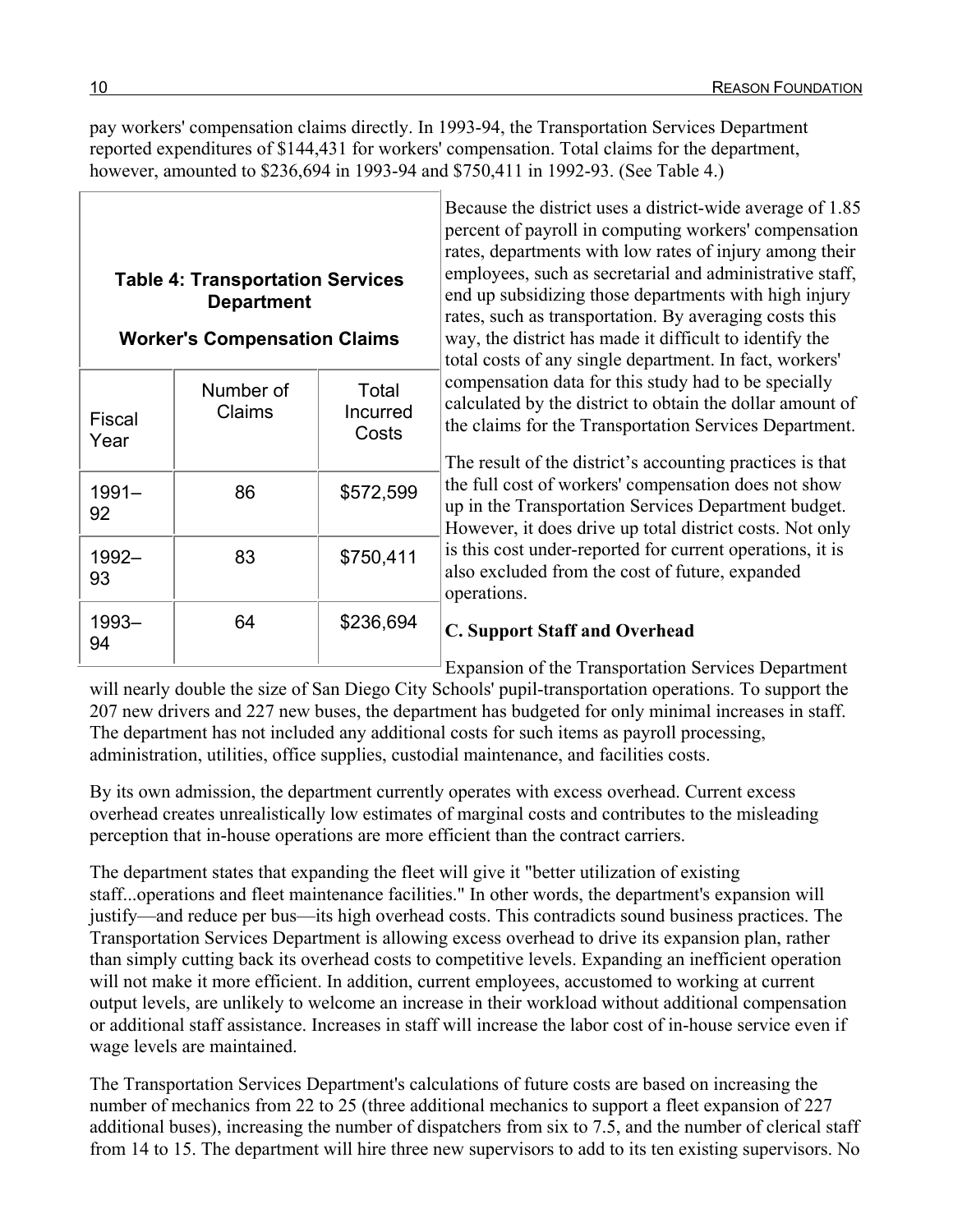other increases in staffing have been budgeted. (Note: The Transportation Services Department is an authorized warrenty station. Performing all warrenty work in house will further increase the demand for mechanics; sending the work out may require the department to increase its spare ratio for buses.)

The demand for bus monitors, extraboard (substitute) drivers, driver trainers, clerks, and dispatchers typically rises with an increase in service levels as well. The Transportation Services Department has not made allowances for increases in any of these positions. The department has no plans to increase its training staff despite the addition of 207 new drivers.

### **D. Supplies**

The Transportation Services Department makes no allowance for the cost of additional central office or custodial supplies, such as paper, copying, postage, cleaning supplies, and data processing supplies. In 1993-94, the Transportation Services Department spent \$14,000 for office supplies, \$1,700 for custodial supplies and \$35,000 for pupil-transportation supplies. It spent \$22,000 a year for disposal of hazardous waste; dry cleaning and laundry expenses totaled \$7,000 for mechanics uniforms. These costs were not included in the cost of expanded transportation operations. Since supplies are considered a variable cost—that is, greater quantities are used as service expands—they should be included in the cost of expanding in-house service.

### **E. Miscellaneous Equipment Costs**

A significant equipment cost excluded from the department's analysis of marginal costs is the cost of two-way radio. Every bus must be fitted with this equipment, which is purchased separately from the vehicle itself. The cost of two-way radio equipment generally runs between \$500 and \$700 per vehicle, according to one contract carrier, which recently purchased the equipment. For all 205 new buses, radio equipment would cost over \$102,500. Because two-way radios are considered major capital items, their cost (including interest) should be depreciated over their useful life.

### **V. TOTAL COSTS**

While a marginal cost analysis may be useful for making decisions in the short run, it is not a good method for evaluating the overall efficiency of public-sector operations. As explained earlier and in Appendix I, the more appropriate cost methodology for a government agency is to compare total costs of public and private-service delivery. When it comes to making sound financial decisions about public-sector operations, the question is not "How much will it cost to expand a particular type of service by one unit " Instead, the question should be, "What is the most cost-effective way to provide that service "

This is answered by comparing total costs, or fully-allocated costs, among different ways of providing a service. Total costs include operations costs plus the costs of facilities, central office personnel and supplies, support-service personnel, utilities, equipment, and insurance used to support the target activity.

While a comprehensive cost analysis of transportation operations in San Diego is beyond the scope of this study, the preliminary research presented above shows that the Transportation Services Department has significantly underestimated the true costs of expanding in-house services. It also operates current services at a cost far in excess than that of contract carriers for equivalent units of service.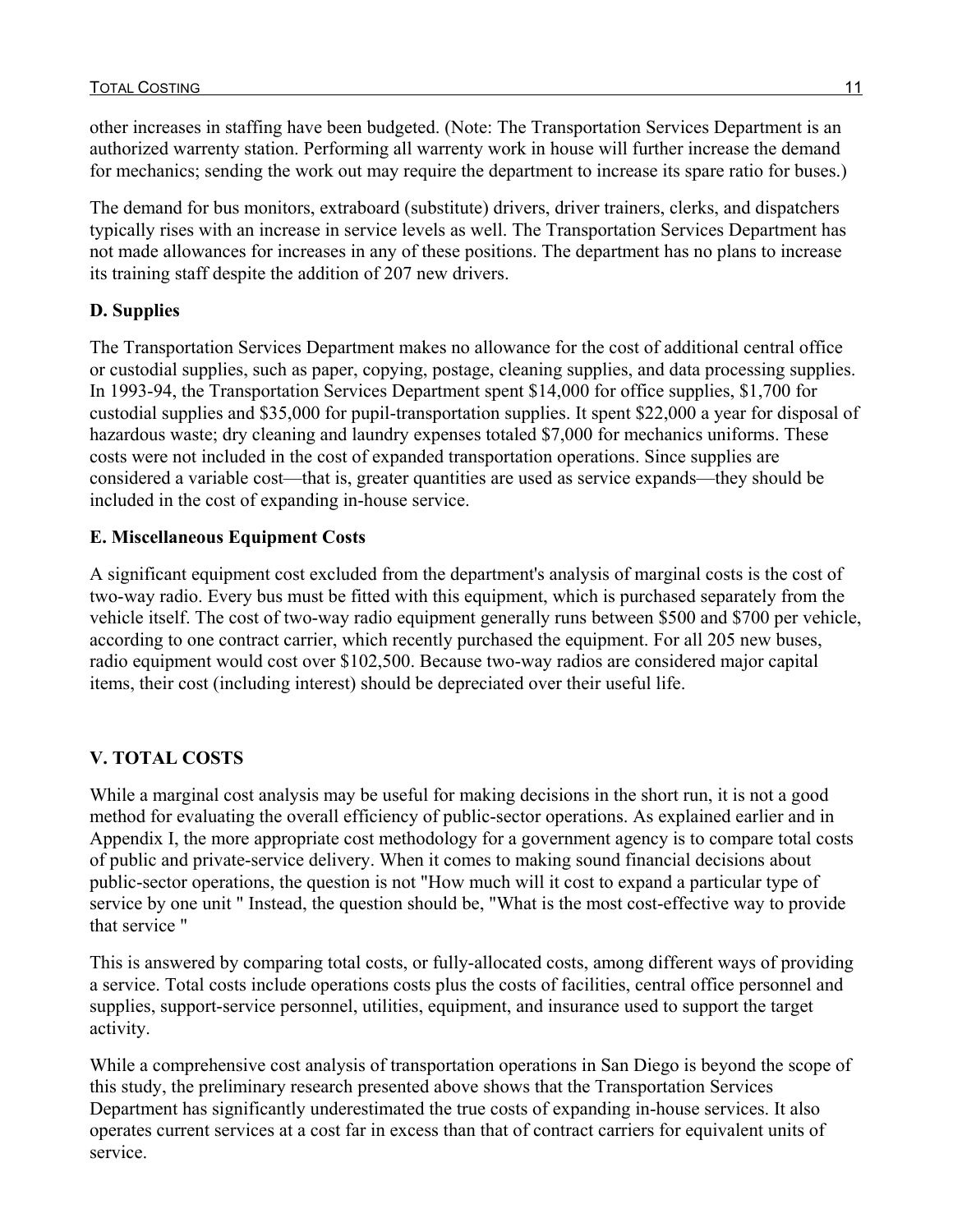In several key areas, private carriers are more cost efficient than the district's in-house operation. These include the costs of employee wages and benefits, and vehicle purchase—the two largest single expenses in busing operations. The following discussion illuminates some of these cost differences.

### **VI. PRIVATE CONTRACTOR COST EFFICIENCIES**

Unlike their public-sector counterparts, private companies typically cannot depend on public funding for their existence. Instead, they must compete to win business and carefully control costs to remain profitable. That kind of market pressure fosters the private-sector cost advantages described below.

#### **A. Labor Costs**

The cost of labor is the largest single cost of transportation operations. Labor costs (including benefits) make up roughly 70 percent of transportation costs in the San Diego City Schools. The district spends \$5.9 million annually for in-house driver wages and benefits alone.

Because the district is paying above-market rates for labor, it is in effect subsidizing public employees at the expense of students and taxpayers. Money that could be spent in the classroom is instead being diverted to pay higher-than-necessary compensation packages for district staff. School funding is an inherently limited resource; spending more for one area means that less money is available for other purposes. School administrators must set priorities when making budgetary decisions. If the goal is to channel the maximum amount of financial resources into the classroom, then schools should spend no more than necessary for support services.

The Transportation Services Department and the California School Employees Association negotiated a new salary schedule in 1992 which lowers the starting salary for classified bus drivers. The new schedule, however, still maintains higher labor costs than the private carriers (whose drivers were represented by the Teamsters union). For example, starting wages for district employees were \$9.27 an hour in 1993-94 compared to \$7.40 for employees of private carriers. Over the course of a year, the higher cost of public-employee wages results in significant additional costs to the district. For example, the cost of a single driver working the district average of 6.3 hours per day for 207 days is \$2,439 higher for the district employee than for the private, contract-carrier employee earning marketlevel wages.

Figure 2 compares the hourly wages of drivers in the public and private sector. District drivers are guaranteed payment for 207 days of service with a guaranteed minimum work schedule of 25 hours a week. (See Table 4)

#### **Figure 2: Hourly Wages of School-Bus Drivers in the**

**San Diego City School District, 1993-94**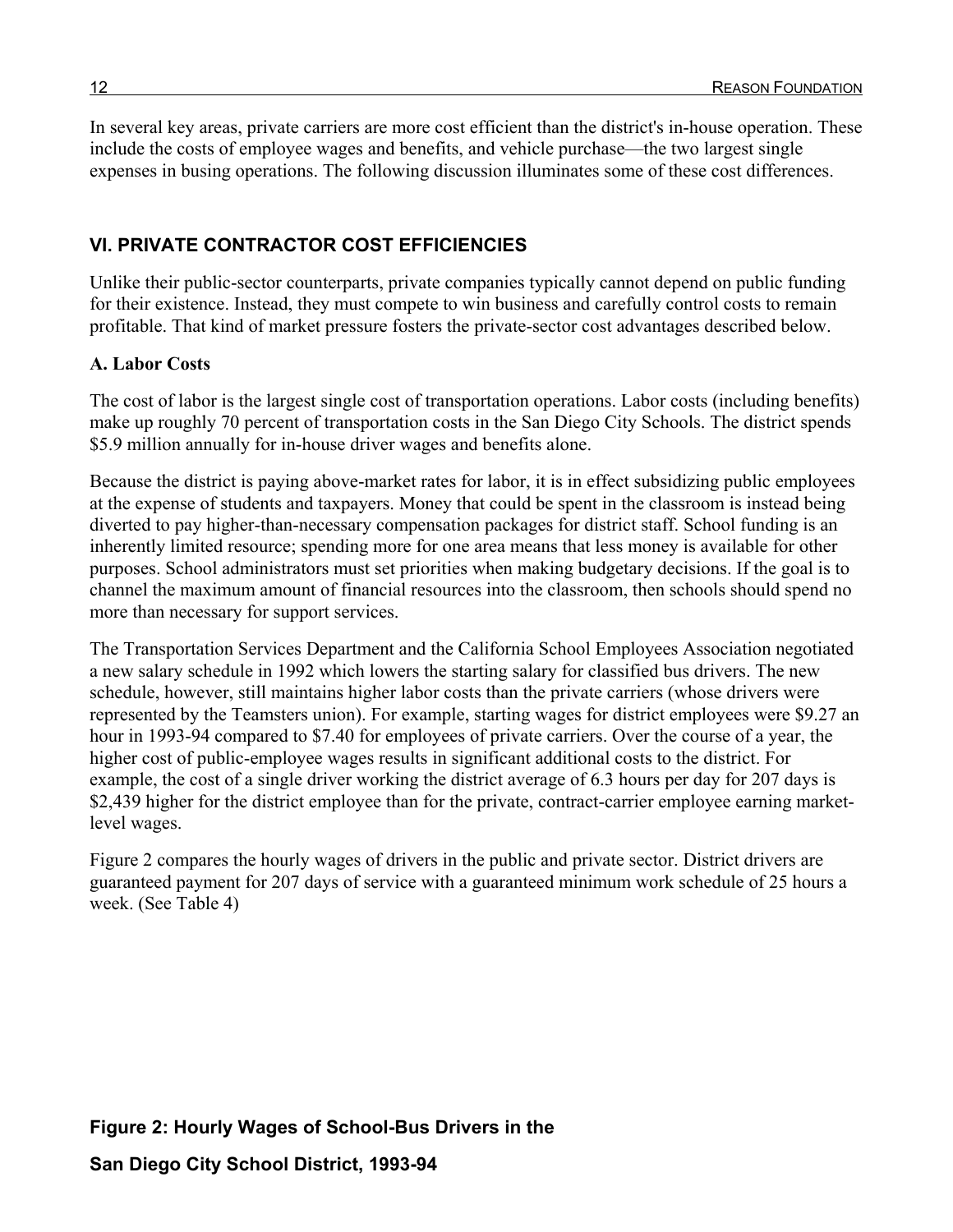Transportation labor costs make up over 70 percent of total district transportation expenditures so any cost savings generated here can have a significant impact on the bottom line.

| $\pmb{\times}$         | <b>District</b><br>Drivers* |        | <b>Contract Drivers</b> |
|------------------------|-----------------------------|--------|-------------------------|
| Years<br>of<br>Service |                             | Ryder  | Laidlaw                 |
| 1                      | \$9.27                      | \$7.78 | \$7.40                  |
| $\overline{2}$         | 9.50                        | 8.00   | 7.85                    |
| 3                      | 9.74                        | 8.35   | 8.05                    |
| $\overline{4}$         | 9.98                        |        | 8.25                    |
| 5                      | 10.23                       |        | 9.00                    |
| 6                      | 10.47                       |        | 9.62                    |
| $\overline{7}$         | 10.74                       |        |                         |
| 8                      | 11.00                       |        |                         |
| 9                      | 11.28                       |        |                         |
| 10                     | 11.55                       |        |                         |
| 11                     | 12.13                       |        |                         |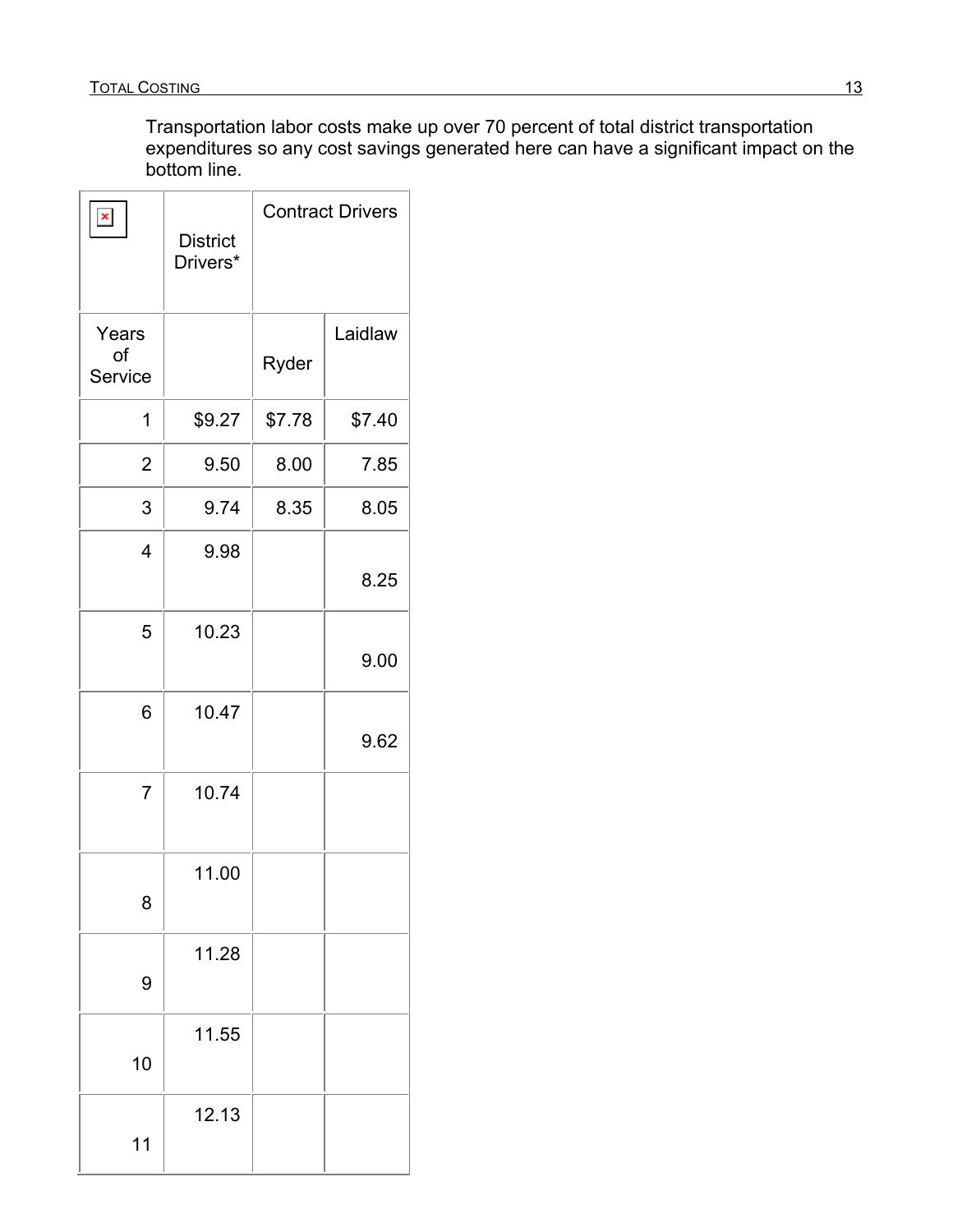| 12 | 12.73 |  |
|----|-------|--|
| 13 | 13.37 |  |
| 14 | 14.04 |  |
| 15 | 14.74 |  |

\*Includes negotiated 5 percent split-shift differential for drivers working 20 hours or more a week.

Source: San Diego City Schools, Ryder Student Transportation, Laidlaw Transit)

Beyond above-market hourly wages and salaries, the cost of benefits for district employees is substantially greater than that of private-sector employees. School-bus drivers employed by the San Diego Unified School District receive the following holiday, vacation, and leave benefits each year:

- Fourteen paid holidays Three to five days paid bereavement leave
- Ten to twenty days paid vacation Paid leave for jury duty
- Ten to twelve days of paid sick leave Thirty days paid military leave
- 110 days of sick leave at half-salary pay

In a single year, district employees technically could receive up to 134 days in fully or partially-paid leave representing 65 percent of the employees' work days.

Public employees also have more generous health and pension-plan benefits than private-sector employees. In the San Diego City Schools, employees and their dependents (spouse and children) may choose from among several comprehensive medical plans. In most cases, the district pays the *full cost* of health insurance, dental insurance, and life insurance for employees and their dependents. The district provides the following medical benefits:

- Health insurance Dental insurance
- Vision insurance Life insurance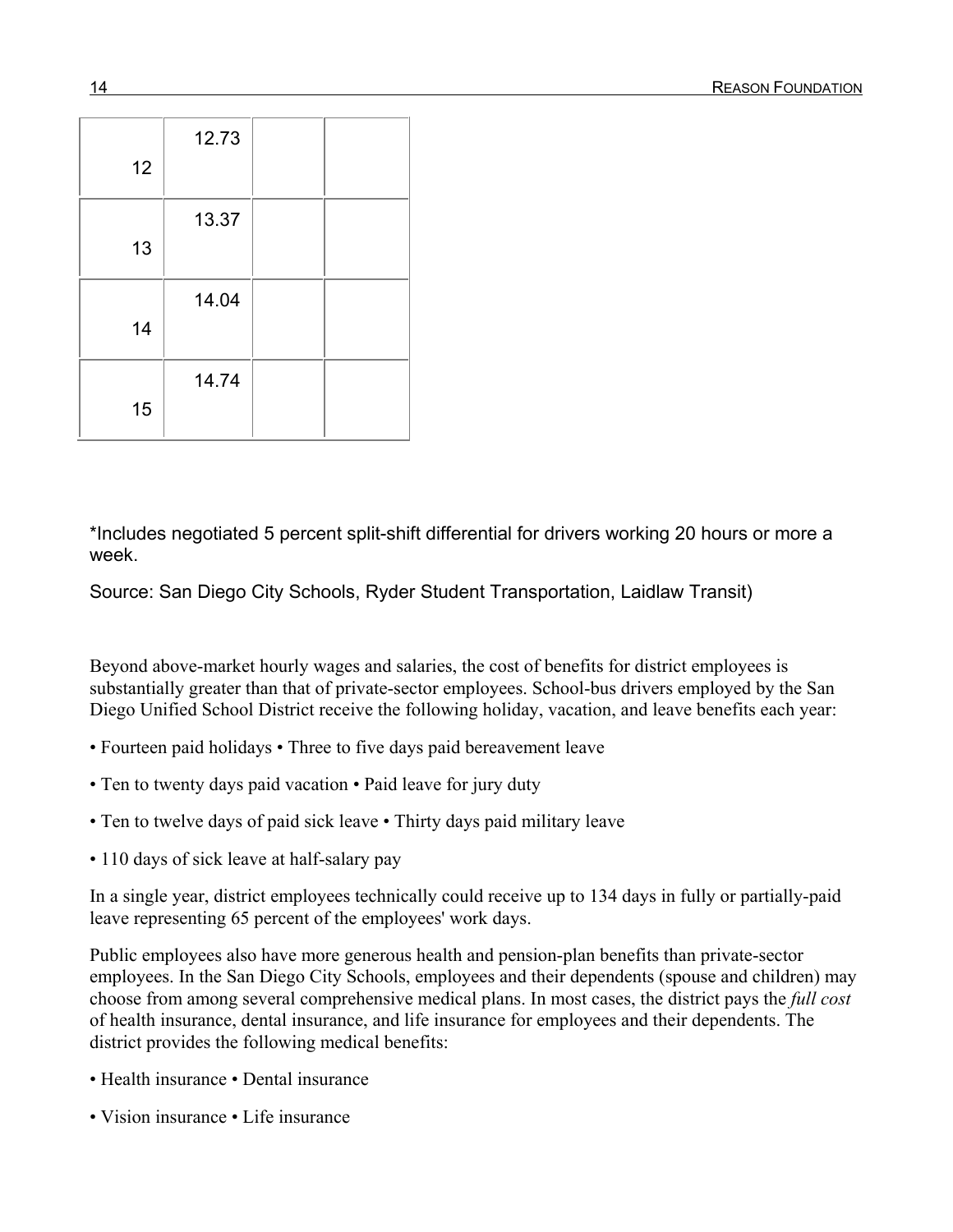#### TOTAL COSTING 15

The district's cost per transportation-services employee of these benefits is \$4,140 for medical, vision, and dental insurance plus an additional 22.86 percent of wages for retirement benefits, social security, medicare, unemployment insurance, and workers' compensation insurance. District employees are also covered by the state Public Employees' Retirement System, or PERS, which provides pension and health-care benefits during retirement. Even employees working less than full-time are eligible for these benefits. Regular employees who work less than eight hours but more than four hours per day receive the same medical, vision, and dental insurance for themselves and their dependents as their full-time co-workers.

Compensation for the district's transportation employees is far in excess of market rates and what similarly skilled employees earn in the private sector. Bus drivers employed by Ryder Student Services, for example, receive no paid vacations, bereavement, military, or sick leave. Benefits do include five paid holidays, and employer-paid life insurance. Health insurance is paid for by the employee as is the retirement fund, although the employer does match employee contributions to it. Employees may be reimbursed for some tuition expenses. Drivers for Laidlaw Transit receive a similar benefits package which includes five paid sick days, seven paid holidays, one to three days bereavement leave, and partial employer-contributed health insurance benefits. Laidlaw employees receive no dental or vision care insurance, paid military leave, tuition, or retirement benefits.

Taxpayers fund the compensation and benefits that school district—and other public-sector employees receive. To justify their worth, the public-sector must provide a dollar's worth of necessary services for a dollar's worth of tax. But when the wages of public-employees are above those of private employees, and when public-sector costs exceed private-sector costs, then taxpayers are not receiving the full value of the services for which they paid. Making private-sector employees and taxpayers pay for the higher-than-market wages of public employees raises issues about equity and fairness. It may also not be financially sustainable in the face of tightening budgets.

#### **B. Fleet Acquisition and Owning Costs**

In 1988, the Transportation Services Department implemented a new bus-replacement schedule designed to lower maintenance costs and increase resale value on new buses. The department also began purchasing more expensively equipped buses and more buses with the same specifications.

These and other changes led to a decline in maintenance costs for the Transportation Services Department. According to the department director, maintenance costs per bus declined from \$.40 per mile to \$.17 per mile after these changes were implemented. (The \$.17 per mile figure probably applies only to small buses, not large buses, say industry consultants.) The number of road calls, or breakdowns, has declined from 40 per month to roughly five. Consequently, the spare factor (the percentage of "substitute" buses relative to "on-line" buses) declined from 12 percent to six percent. And by standardizing vehicles and eliminating obsolete parts, the district's parts inventory costs declined from \$600,000 to roughly \$200,000. The department also reduced the number of full-time mechanics it employed from 46 in 1988 to 29 positions in 1995.

While maintenance costs have declined, they have not declined to a level making the Transportation Services Department competitive with private carriers. On an average per-bus basis, overall costs of district bus operations operate at 83 percent above the cost of private carriers even after the abovementioned reductions in maintenance costs occured. Vehicles in the district's fleet may incur lower maintenance costs because of the six-year replacement schedule and warranty provisions, but the tradeoff is a higher initial purchase price and higher fleet turnover costs. Some of the factors contributing to higher vehicle costs are discussed below.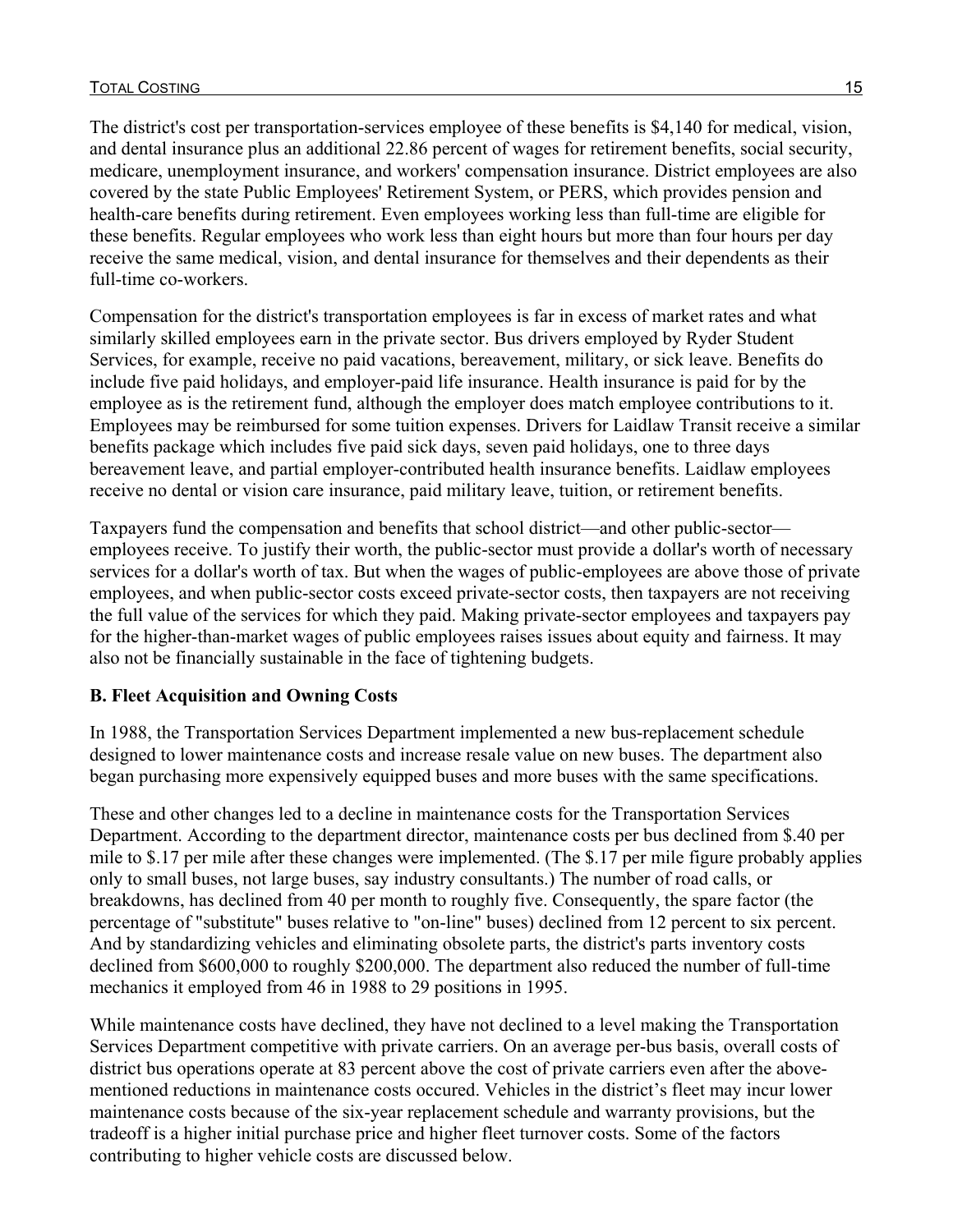### **C. Bus Specifications**

In the stated interest of lowering workers' compensation claims, maintenance costs, and maintaining high resale value, the San Diego City Schools purchase top-of-the-line vehicles. The purchase price of these vehicles can be \$15,000 to \$20,000 higher than same-sized vehicles used by private carriers in San Diego as Table 5 shows. Although the district purchases far better-equipped buses, the buses purchased by both public and private carriers all meet state requirements for school bus safety as detailed in the California Vehicle Code and California Code of Regulations.

|                                                                                                                                           | <b>Table 5: What They Pay Per Bus</b> |              |
|-------------------------------------------------------------------------------------------------------------------------------------------|---------------------------------------|--------------|
| 1995 Purchase Price                                                                                                                       | 48-Passenger                          | 65-Passenger |
| San Diego City Schools                                                                                                                    | \$57,703                              | \$60,504     |
| Laidlaw*                                                                                                                                  | \$39,098                              | \$43,355     |
| Ryder*                                                                                                                                    | N/A                                   | \$42,809     |
| * Conventional-style buses. Excludes sales tax.<br>Source: San Diego City Schools, Ryder Student Transportation Services, Laidlaw Transit |                                       |              |

Jim Wilkins, of the California-based Wilkins & Associates, Vehicle Management Consultants, specializes in helping government agencies write bid specifications for vehicle procurement. He reviewed the San Diego City Schools' bid specifications for school-bus acquisition and made the following comments.

"The body specifications are full of special items, including detailed construction techniques, that increase the price very significantly." The Transportation Service Department's strict warranty requirements also increase the price of the vehicles. The department requires that the manufacturer's warranty cover most major repairs for a six-year period. "San Diego Unified has its own particular definition of warranty. It considers almost any failure, regardless of cause except an accident, to be warrantable. While some vendors may accept these special terms and conditions, it comes at the cost of significantly raising the initial purchase price of the bus," says Wilkins.

#### **D. Competition**

Cost-efficiency is fostered when competition is present. Public officials can take steps to create conditions for competitive bidding. These include soliciting bids from as many qualified vendors as possible, writing open bid specifications that are not proprietary to any one company, and evaluating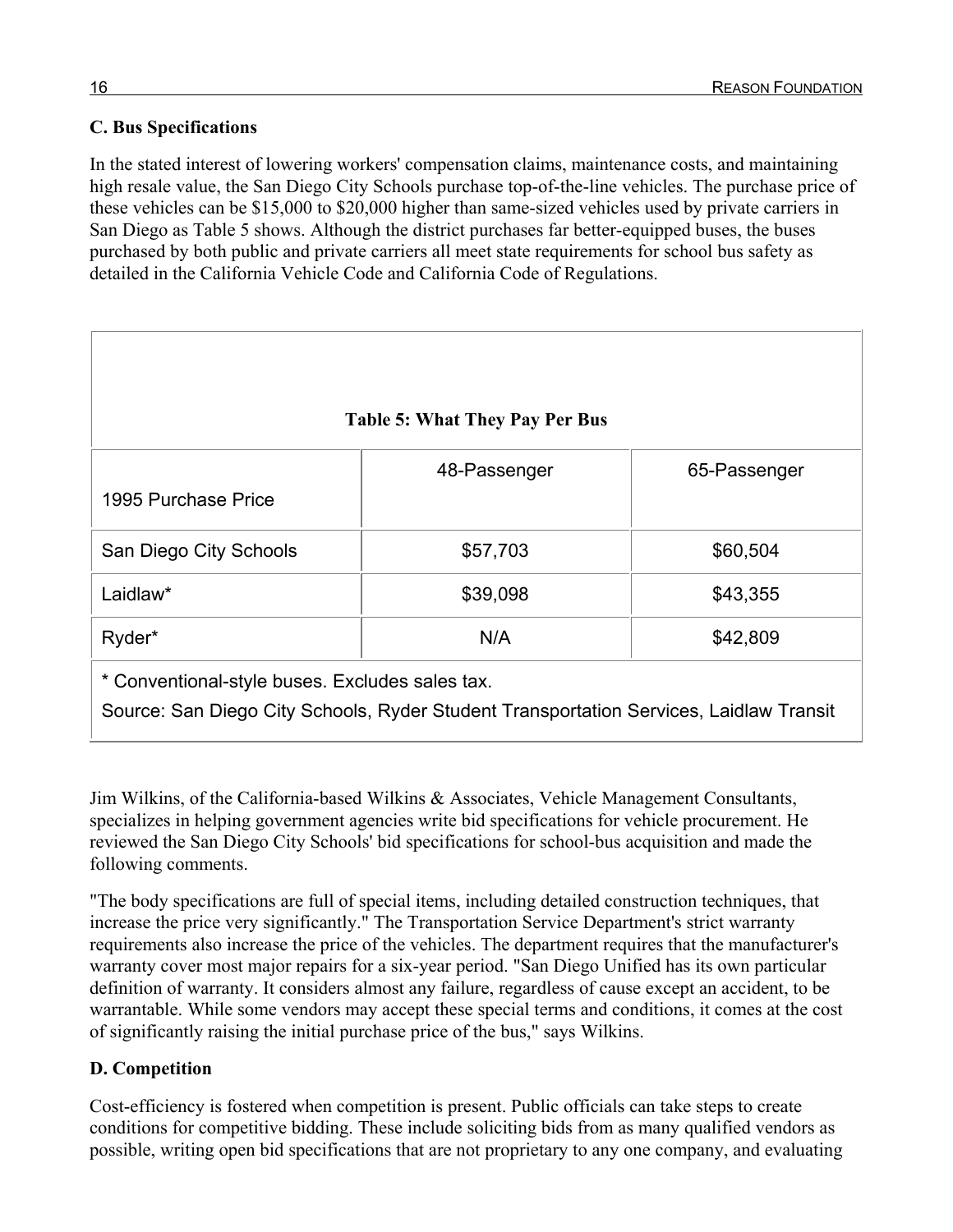bids on the basis of objective criteria. The San Diego City Schools appear not to have created conditions favorable to a competitive bid for bus purchase.

Says Wilkins:

(T)he body specifications put forth by San Diego Unified are almost totally proprietary to one company. Blue Bird is the only brand of (bus) body responding to recent bids, which is what San Diego has written their bid specifications around.

In fact, the bid specification issued by the San Diego City Schools breaks a cardinal rule of competitive contracting by naming the products—including specific model numbers—of a potential competitor in the bid specification.

Noted one vendor in a letter to the San Diego City Schools, "United Bus Corporation regrets to have no choice but to submit a `no-bid'....Unfortunately for the taxpayers of San Diego City and County, these (specifications) preclude any bidders, save possibly one, from even having their bids considered....(V)endors cannot survive without an open, objective marketplace." At least one other vendor submitted a similar letter to the district.

Ranging from \$40,000 to \$80,000 each, bus-procurement costs represent a substantial part of the Transportation Services Department's expenditures, so every attempt should be made to keep the process competitive.

#### **E. Fleet Turnover Costs**

Central to Transportation Services Department operations is its practice of reselling conventional-style buses after six years and transit-style buses after ten years—far short of their useful life. Most school districts and private contractors use their buses over the full life of the vehicles—ten to fifteen years. According to the Transportation Services Department, which implemented the accelerated busreplacement schedule in 1988, selling on a six and ten-year schedule results in lower maintenance costs and higher resale value.

In its most recent sale of used buses, the Transportation Services Department sold most of its six-yearold wheelchair-equipped buses for 48 percent of their original purchase price—significantly higher than the 25 percent resale value it had expected. As Table 6 shows, on the basis of purchase price, resale value, and major maintenance costs alone, Transportation Services comes very close to cost justifying its replacement schedule. In this example, the cost of owning two buses for six years apiece over a twelve-year period is compared with the cost of operating a single bus for the full twelve-year period.

| Table 6: Bus Replacement Schedule: Two Scenarios<br>(Bus Purchase Price: \$58,843 depreciated over 10 years) |                                    |                                     |  |
|--------------------------------------------------------------------------------------------------------------|------------------------------------|-------------------------------------|--|
|                                                                                                              | <b>Depreciation Expense</b>        |                                     |  |
| Year                                                                                                         | Option A:<br>Replace Every 6 Years | Option B:<br>Replace Every 12 Years |  |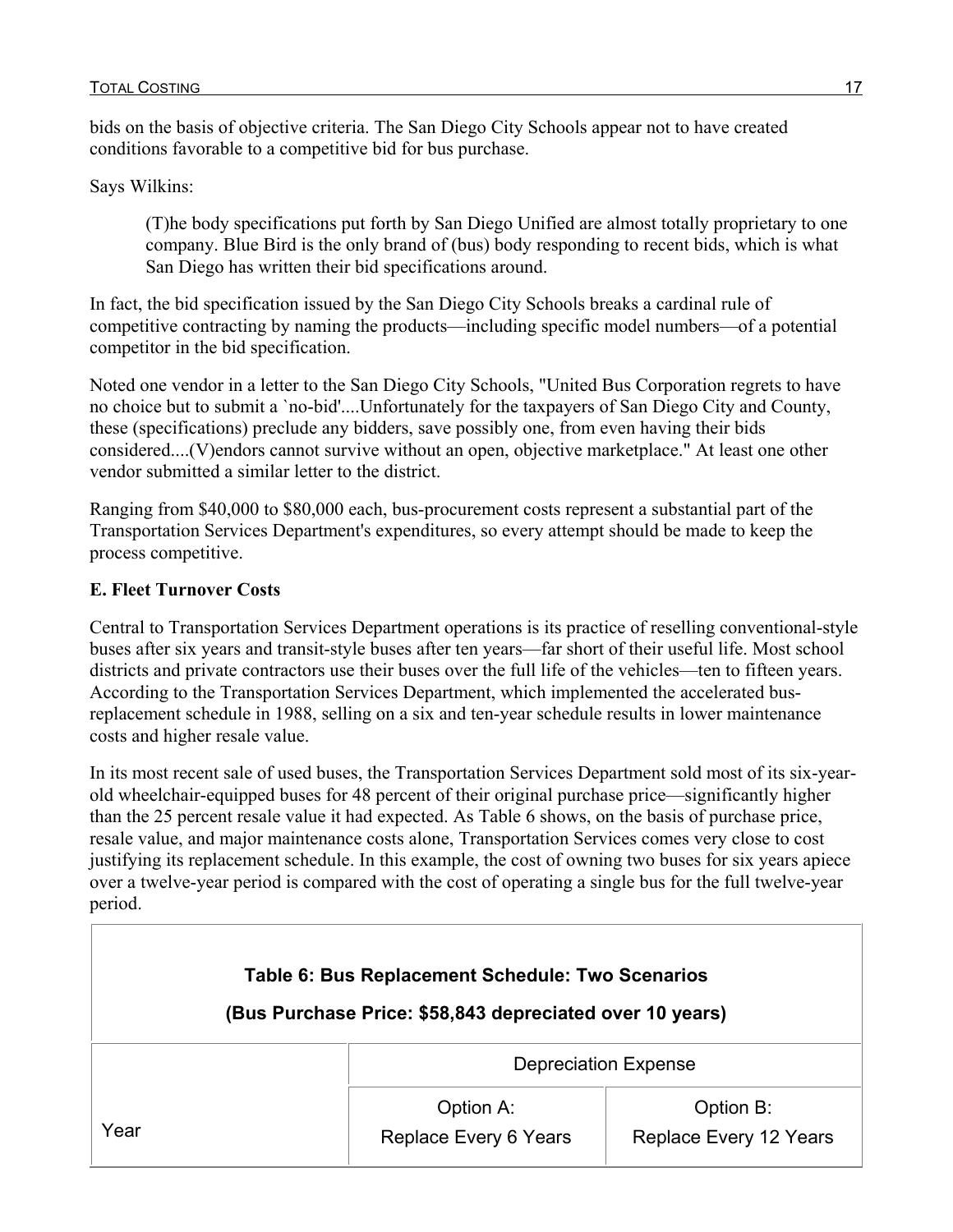| Bus 1                                                     |                                 |                     |
|-----------------------------------------------------------|---------------------------------|---------------------|
| Year 1                                                    | \$5,884                         | \$5,884             |
| Year <sub>2</sub>                                         | \$5,884                         | \$5,884             |
| Year <sub>3</sub>                                         | \$5,884                         | \$5,884             |
| Year 4                                                    | \$5,884                         | \$5,884             |
| Year <sub>5</sub>                                         | \$5,884                         | \$5,884             |
| Year <sub>6</sub>                                         | \$5,884                         | \$5,884             |
| Sales Proceeds:<br><b>Book Value:</b><br>Net Gain (Loss): | \$23,000<br>\$23,536<br>(\$536) |                     |
| Bus <sub>2</sub>                                          |                                 |                     |
| Year 7                                                    | \$5,884                         | \$5,884             |
| Year <sub>8</sub>                                         | \$5,884                         | \$5,884             |
| Year 9                                                    | \$5,884                         | \$5,884             |
| Year 10                                                   | \$5,884                         | \$5,884             |
| Year 11                                                   | \$5,884                         | $\mathbf 0$         |
| Year 12                                                   | \$5,884                         | $\mathbf 0$         |
| Sales Proceeds:<br><b>Book Value:</b>                     | \$23,000<br>\$23,536            | \$2,000<br>\$0      |
| Net Gain (Loss):<br>Major Maintenance:                    | (\$536)<br>\$0                  | \$2,000<br>\$11,200 |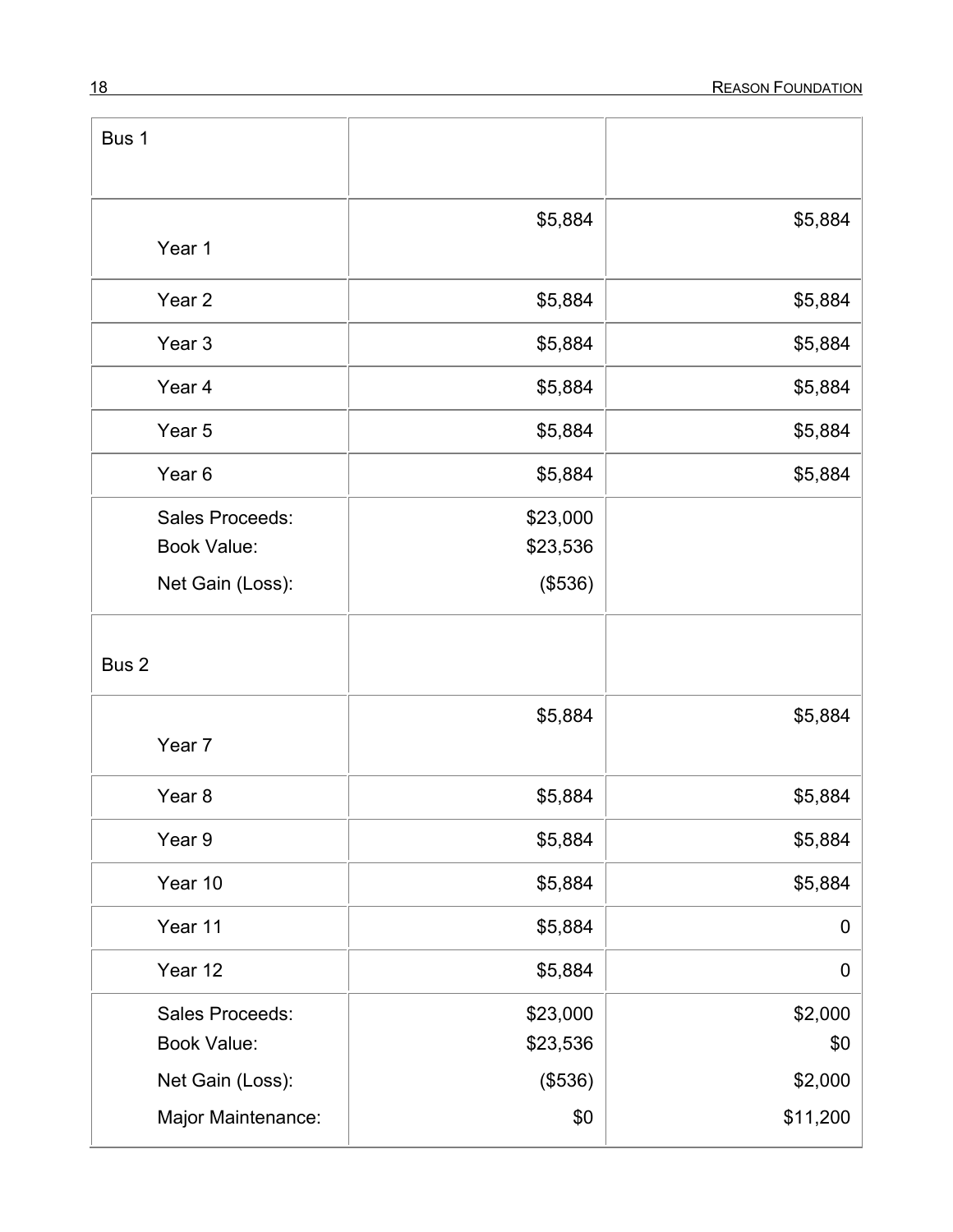| Net Expenditures:   | \$71,680 | \$68,043 |
|---------------------|----------|----------|
| Difference: \$3,637 |          |          |

In order for Option A to be cost effective, the Transportation Services Department must save at least \$3,637 in maintenance and related costs, beyond the cost of the transmission overhaul and engine replacement, per bus over the second six-year period. The department may very well realize these savings in maintenance costs. As Transportation Budget Supervisor Kay McElrath points out, the department was also able to reduce it spare-bus ratio because of increased vehicle reliability due to the accelerated fleet-replacement program. The department's experience so far indicates that maintenance costs decline significantly with a newer fleet as indicated in the discussion earlier. Success of the overall accelerated replacement strategy, however, also depends on the following conditions:

> ⋅ Resale value must total at least 48 percent of original purchase price for all used buses, assuming the depreciation schedule in Table 6. Any reduction in sales proceeds, due to commission costs or lower resale values, will increase the cost of Option A.

⋅ Resale must occur rapidly to minimize value lost through depreciation and interest on buses waiting to be purchased. (See below.)

⋅ Sufficient demand for the type of buses offered for sale must exist. Changes in environmental regulations, district preferences, or availability of replacement parts could alter the demand for San Diego's buses.

Across the industry, the experience of private providers indicates that the best approach to minimizing overall fleet costs is to purchase new buses and maintain and operate them over their ten-year (or more) useful life. "We've done that exercise over and over on when to replace old buses. [Early resale] doesn't trade off against maintenance costs if you buy smart and have a good maintenance program," say Jim Murchie, Regional Finance Director of Laidlaw Transit, Inc.

The average age of a bus in the Transportation Services Department is four years versus 7.6 years for Ryder and seven years for Laidlaw buses operating in San Diego. Clearly the older the bus the more its appearance diminishes and the more likely breakdowns become. But the benefits of a younger bus fleet are not without cost. Administrators must identify the costs and benefits—both measurable and intangible—of both options before making the best decision in the public interest.

#### **F. The Used-Bus Business**

With higher turnover in its fleet, due to shorter ownership periods, the Transportation Service Department is also generating a substantial inventory of used buses, which it must sell. Market demand for used buses is unclear; some industry experts claim that California has low demand for the conventional-type buses being sold by the San Diego City Schools. On the other hand, tightening budget constraints may prompt more school districts to purchase used, rather than new, buses. The success of the Transportation Services Department's replacement strategy is highly dependent on continued high demand for used conventional-type buses.

The Transportation Services Department has its own marketing program for selling its used fleet. It advertises through direct mail and at trade shows. Beyond these marketing and selling costs, interest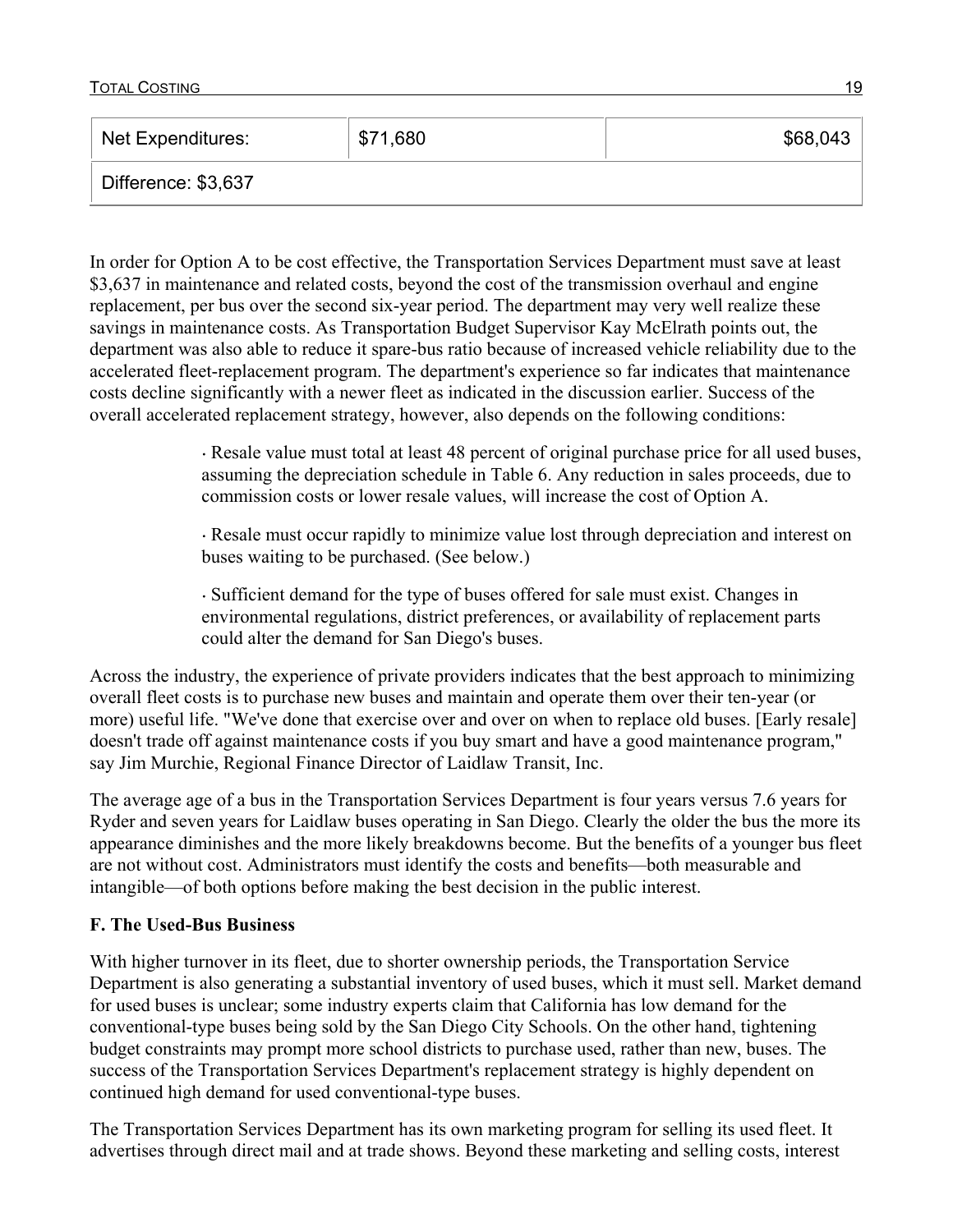and depreciation costs also accumulate on unsold vehicles. None of these costs is included in the fleetexpansion plan. Of seventy buses available for sale in August 1995, the Transportation Services Department sold all but 28 of them within four months, according to the department. Depreciation costs on all the remaining vehicles total roughly \$13,700 for every month the vehicles remain unsold.

#### **G. Fleet-Replacement Costs**

As part of its expansion plan, the Transportation Services Department is increasing the size of its vehicle fleet by 227 buses (see Figure 1). Not only will the expanded fleet entail a higher initial capital outlay and more maintenance support, it will also result in higher fleet-replacement costs because the district will be replacing a larger number of buses and replacing them more frequently than in the past.

#### **VII. OTHER COST CONSIDERATIONS**

#### **A. Foregone Tax Revenue**

Private contractors pay taxes. They pay corporate income tax, property tax, sales tax, user fees, and other taxes, which accrue to the public. Public-sector providers pay very few, if any, of these taxes. When public-sector agencies are used to provide a particular service, the public experiences a net loss in tax revenue over that which would be realized if the services were provided by tax-paying private enterprise.

Public officials should consider the tax revenue generated through private-sector contracting in the decision of whether or not to contract for services. The tax revenues that would have been generated as a result of contracting should be used to offset any cost associated with private contracting. In other words, tax revenues should be deducted from the cost of private contract service delivery (or included as foregone revenue for the public sector) when comparing costs.

#### **B. Contracting for All or Some Services**

One option the Board of Education should explore is to contract for the entire pupil-transportation operation. Doing so would relieve the district of such administrative tasks as collective bargaining negotiations, payroll processing, and maintaining a large transportation department. The existing bus fleet and some or all of the transportation facilities could be sold generating a one-time cash infusion for the San Diego City Schools.

The Transportation Services Department could still maintain the district's other vehicles—automobiles, vans, trucks, etc.,—and oversee and monitor contract carrier service. Contracting does not mean the district can abdicate all responsibility for pupil transportation. It's incumbent on the school district to enforce high standards of safety and compliance with regulations. Public agencies are also responsible for creating the conditions necessary for a competitive bid. (See Appendix II.)

Some districts have opted to maintain ownership of their capital assets, contracting for operations only. The Hart Union High School District in California leases its 50-vehicle fleet to a private operator which then supplies the district will pupil-transportation operations. The arrangement has saved the district \$250,000 annually since it began contracting in 1984.

School districts should treat their own in-house transportation departments as bidders on equal footing with their private-sector counterparts. Inviting the participation of both public and private providers will further enhance competition and helps ensure that the district is getting the best value from its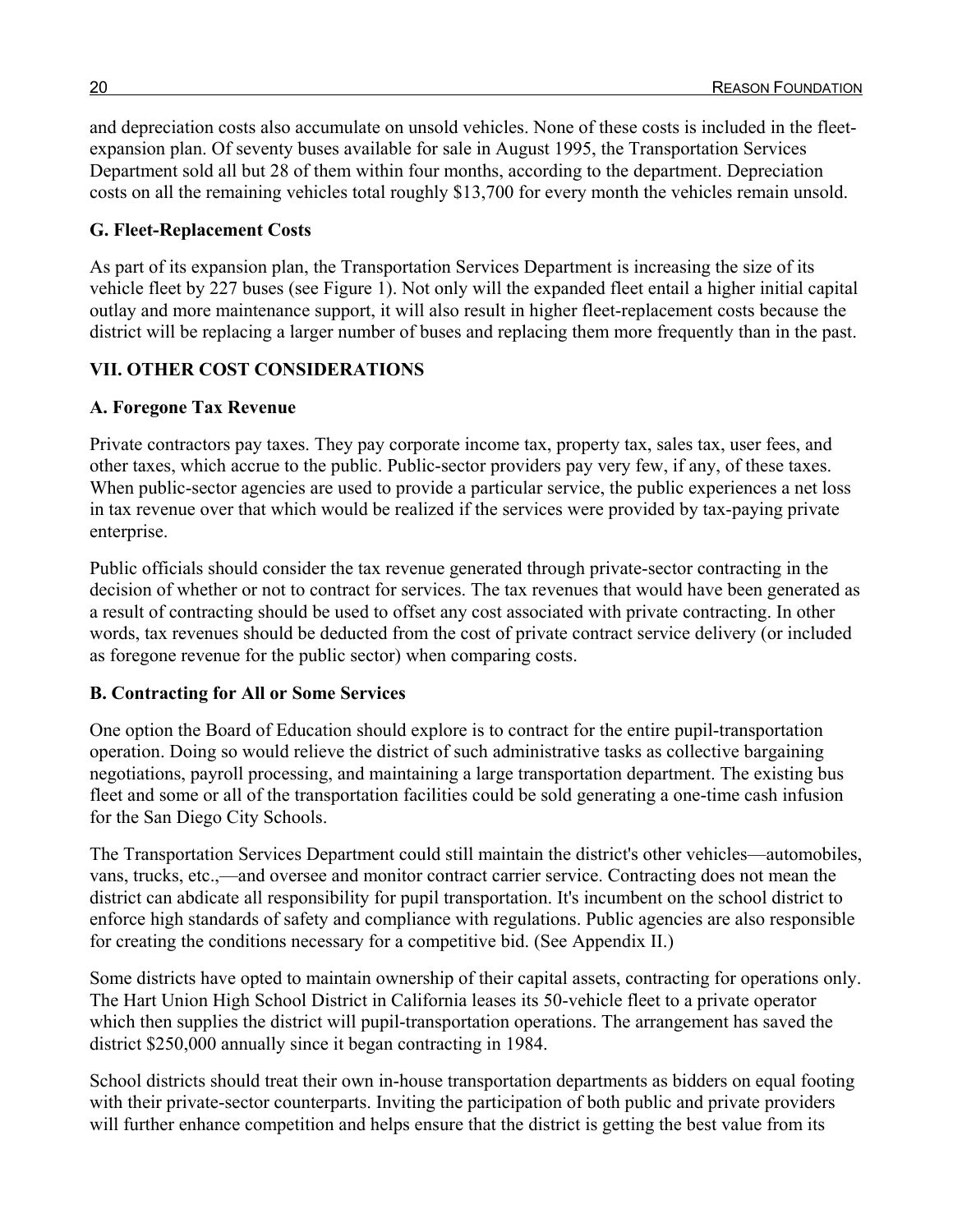transportation provider. If district-owned capital assets are involved, they could be leased to the winning provider(s).

In San Diego, the large disparity between district-operated and contract carrier costs indicates that the in-house provider has been protected from competition. Holding in-house providers to a different cost standard than private providers has resulted in unnecessarily higher costs of in-house service. Instead, all providers—public and private—should be made to bid on the same cost and other criteria used for selection of a provider.

There are many options available in the provision of pupil transportation. School districts may competitively contract for none, all, or a portion of their bus routes. They may own, lease, share, or sell capital assets. They may competitively contract for maintenance, management, operations, training, or a combination of services. Like any good management decision, a plan for providing transportation services should be based on thorough and careful study of the relative costs and benefits of a variety of service options.

### **C. Flexibility in Staffing and Scheduling**

Contract service brings added flexibility to school-district operations. Changes in staffing, enrollment, and school schedules all impact service levels, which can be met by private contractors on an asneeded basis. As the Transportation Services Department points out, "Staffing fluctuations due to yearround schools starting and stopping have largely been absorbed by carriers. Education Code restrictions on layoffs/reductions will make adjusting to these fluctuations much more difficult inhouse." Because of this lack of flexibility, the Transportation Services Department may have to over staff its department in order to meet periodic surges in demand for busing. This will contribute to higher-than-necessary costs overall.

### **VIII. THE IMPORTANCE OF COMPETITION**

None of the cost efficiencies of private or public carriers can last in the absence of competition. Private bus companies can often provide lower cost services because competition forces them to keep close watch on their expenditures. Likewise, competition from private providers forces public providers to control their costs. The issue isn't public versus private; it's monopoly versus competition. Competitive markets can lead to efficient operations in both the public and private sector.

The Transportation Services Department correctly points out that a lack of competition in private industry will result in higher costs. However, the department fails to recognize its own responsibility for creating a competitive environment for service providers and for holding down costs. Thoughtfully designed bid specifications can help ensure a competitive bid. To encourage competition, public agencies should follow the guidelines listed in Appendix II. Careful oversight of any provider is also essential to make sure that the services promised are in fact delivered. Financial penalties, bonding requirements and the prospect of non-renewal can be used as incentives to pressure contractors to meet agreed-upon performance and cost standards. Knowledgeable personnel should be used to review bid proposals and negotiate contracts.

The irony of the San Diego City Schools action is that the concessions made by the transportation services union, which where necessary for the implementation of the *Continuous Improvement Strategy,* never would have come about in the absence of competition. The union agreed to a restructuring of its salary scale in order to compete with the private providers. Now that competition from the private sector is gone, the public provider will have even less incentive to control costs. The Transportation Services Department clearly states that competition will be eliminated. According to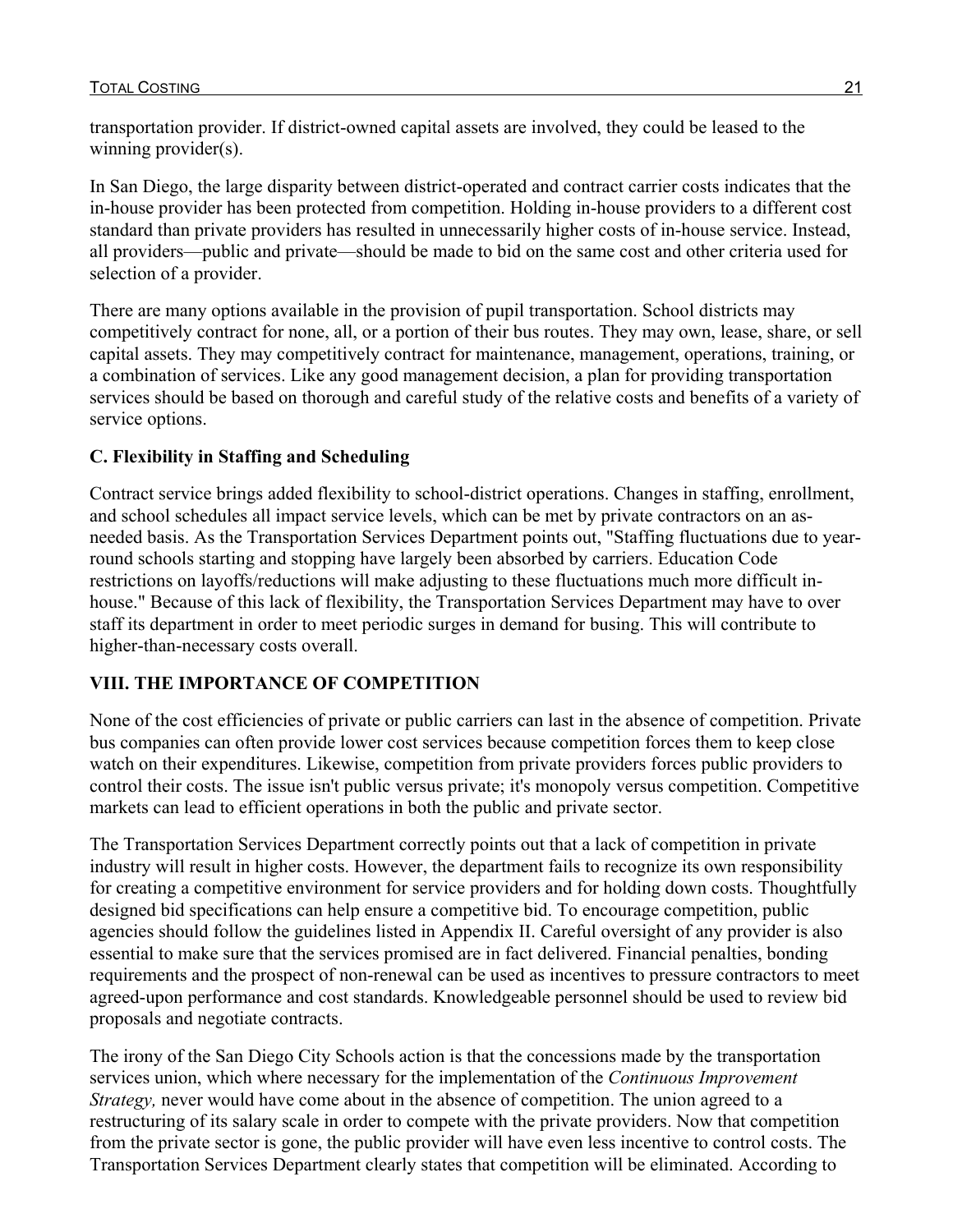the *Continuous Improvement Strategy,* "The district would begin taking routes in-house in September 1995 with all carrier contracts phased out at the end of the 1997-98 school year. If the plan is adopted, no new contracts with carriers will be initiated." Lacking an alternative provider, the district will have little power to fight public-employee union demands for higher compensation, increases in the number of employee positions, and changes to employee work rules.

The experience of the transit industry illustrates the importance of competition in controlling costs. Between 1970 and 1991, costs for public-transit monopolies increased 88 percent over competitive private-sector busing costs during the same period, representing an average annual cost difference of 3.05 percent.

## **IX. SUMMARY OF SAN DIEGO**

The San Diego City Schools provide a case study illustrating the common mistakes made in assessing public-sector costs. Not only did its Transportation Services Department underestimate or exclude a number of cost categories, such as property acquisition, workers compensation claims, and supplies and equipment, it also failed to recognize the limitations of using a marginal-cost analysis in assessing overall cost efficiency.

The Board of Education voted for the transportation services expansion plan believing the district would save \$1.2 million annually. However, the marginal cost analysis used does not consider total cost efficiency. The cost savings the board anticipates are unlikely to materialize.

In addition, preparation of the financial analysis involved a conflict-of-interest since it was prepared by the in-house transportation provider. The Board of Education voted unanimously in favor of the plan without questioning the assumptions in the report. Although board members had received copies of the twelve-page *Continuous Improvement Strategy* in advance of the meeting, there was virtually no public discussion of the plan at the board meeting prior to the vote. The only statement made the evening of the vote was a one-sentence endorsement of the expansion, promising better service at lower cost, made by the director of the Transportation Services Department.

Pupil-transportation services cost over \$24 million annually and represent four percent of the district's \$646 million budget. For an operation of that magnitude, the board should have obtained a financial analysis prepared by a disinterested third-party with no stake in the outcome. Such an analysis might also estimate the cost of expanding *contract carrier* operations beyond their current service level in case that option is pursued.

In key areas, private contractors currently operate more efficiently than the in-house provider for the San Diego City Schools. These include:

- **•** Lower labor costs, including benefits.
- **•** Better utilization of vehicles over useful life.
- **•** Lower vehicle purchase price.

There is nothing wrong with public agencies per se that prevents them from matching the cost efficiencies of the private sector. In fact, public agencies may have a competitive advantage over their private counterparts because they pay fewer taxes, can reinvest "profits", and usually do not have to spend for marketing and advertising. But for market efficiencies to materialize, the public sector must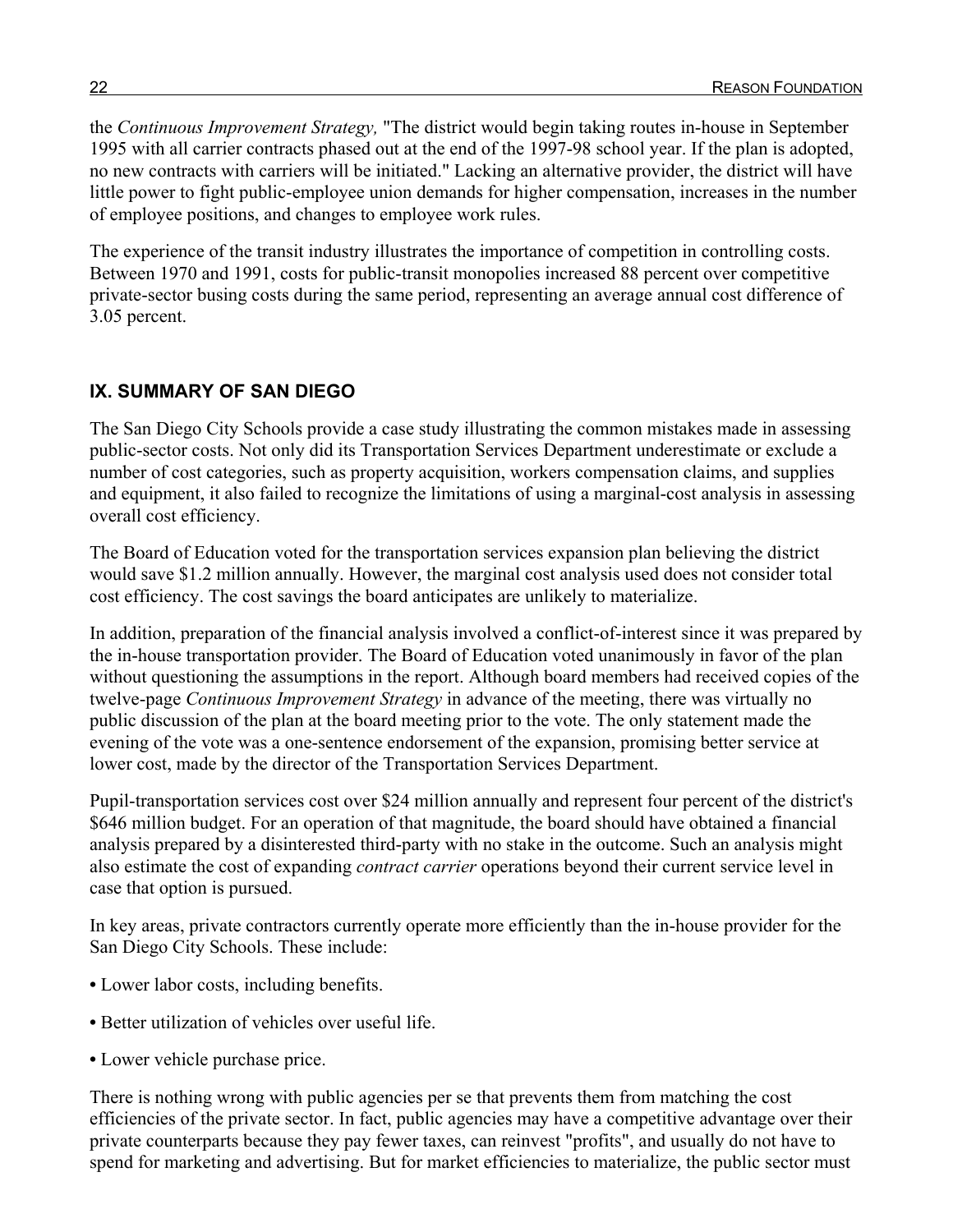reduce labor costs and restructure its operating environment to incorporate strong and consistent costcontrol incentives. This means introducing competition and eliminating special public-sector protections and preferences in the provision of services.

Just the opposite is occurring in San Diego. By terminating competitive bidding for transportation services, the Board of Education leaves the schools with no alternatives to the district's single, expensive, protected provider. The San Diego City Schools have eliminated the beneficial forces of competition and have transformed transportation operations into a public-sector monopoly. Buffered from competitive challenges, the public-provider has little incentive to control costs or maintain service quality in the future.

### **X. CONCLUSION**

Downsizing, rightsizing, and streamlining are the operative terms for competitive government around the country. At a time when many public agencies are facing fiscal restraints, competitive efficiency is more of an imperative than ever.

Before any action to competitively contract for services can be taken, public agencies must first assess their own in-house costs. This involves accounting for the total cost of performing a certain operation. Only when all costs are accounted for can the cost of public and private service provision be compared. The overarching goal should be to provide quality services at the lowest possible cost. Doing so will help ensure that the public is getting the most value for its money.

#### **RECOMMENDATIONS FOR SAN DIEGO BOARD OF EDUCATION**

**O** Halt further expansion plans until costs are fully identified.

<sup>2</sup> Invite independent auditor to evaluate total costs of the Transportation Services Department and the cost of other service alternatives. Along with cost, service quality must also be considered.

 $\Theta$  Implement fully-allocated costing methods into the district's accounting system so total costs are easily identified.

 $\Theta$  Make the Transportation Services Department bid for the opportunity to provide transportation services. Award service contracts based on the same performance and cost criteria for all bidders, public or private. Rebid periodically to maintain the competitive pressure on the service provider(s) selected.

 $\Theta$  Enhance competition among carriers by creating a healthy environment for competitive bidding. (See Appendix II.)

 $\Theta$  Enhance competition for vehicle procurement by using non-proprietary bid specs.

#### **RECOMMENDATIONS FOR PUBLIC AGENCIES**

 $\bullet$  Implement fully-allocated costing systems.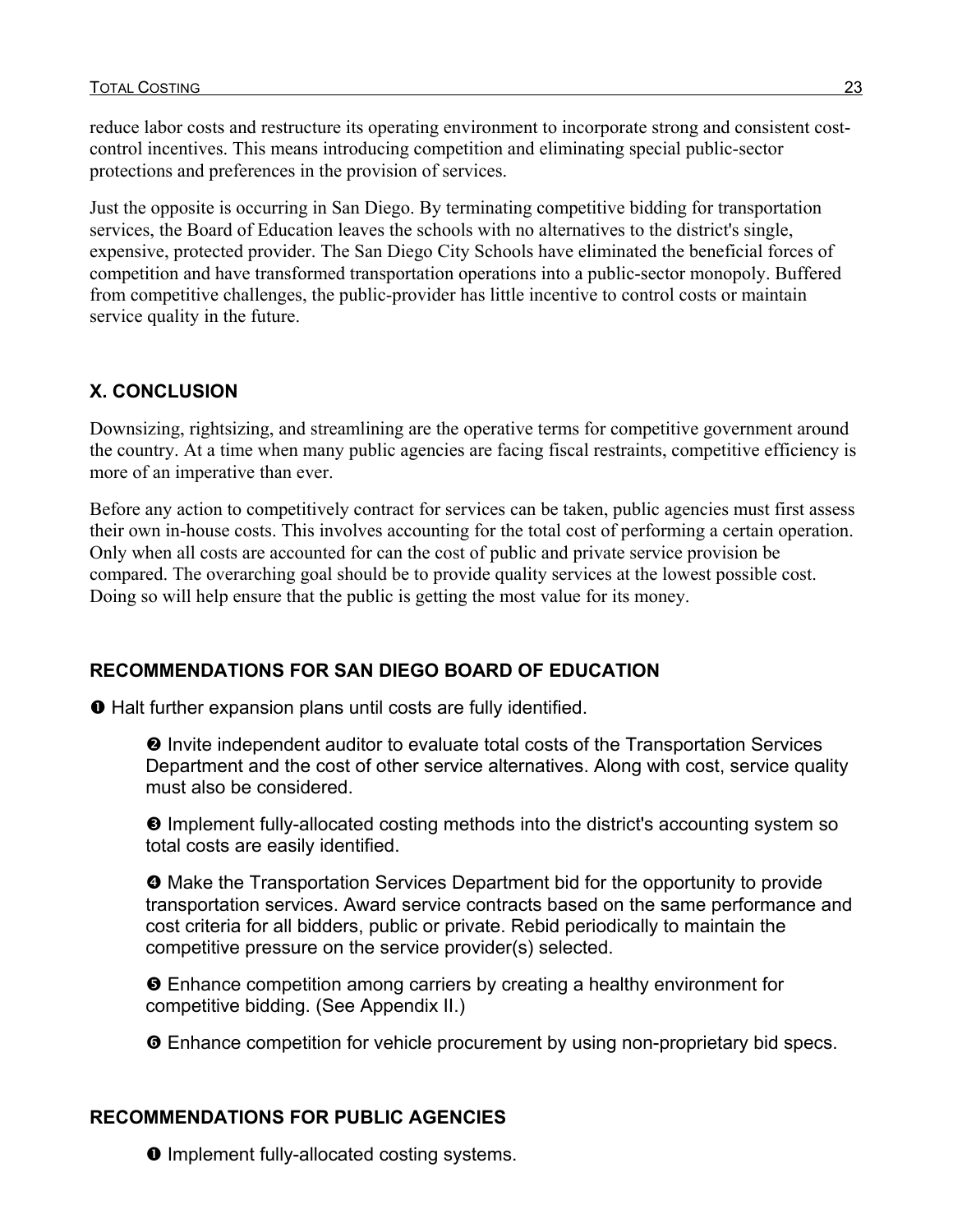- <sup>2</sup> Identify areas that could be competitively contracted.
- $\Theta$  Invite public and private providers to bid for the provision of the target service.
- **<sup>4</sup>** Avoid conflict of interest.
- $\Theta$  Follow guidelines for competitive contracting.

### **ABOUT THE AUTHOR**

Janet R. Beales is director of the Reason Foundation's Education Studies Program. Before earning her M.B.A. from the University of Washington, Ms. Beales was assistant editor for the *Fortune Encyclopedia of Economics* and a project manager for the U.S. Chamber of Commerce in Washington, D.C. She is the author of numerous articles and studies on education policy and a contributing author to several policy books.

### **ABOUT THE REASON FOUNDATION**

Established in 1978, the Reason Foundation is an independent, non-profit, public-policy research organization. For over two decades, the Reason Foundation, through its policy studies and other public outreach efforts, has worked to encourage competitive government through market-oriented reforms.

All studies published by The Reason Foundation are available to the public for a nominal charge. The Reason Foundation accepts no government funding; all work is supported through donations to the Foundation from private individuals and organizations, and publication sales.

### **APPENDIX I: ANALYZING COSTS**

There are many different ways to analyze costs. One might examine long-term costs, average costs, total costs, unit costs, or department costs, for example. All of these cost methodologies have their uses, but they are not appropriate in every situation. This section focuses on two methodologies marginal and total cost analysis—and discusses the conditions under which each are appropriate.

### **A. Marginal Cost Analysis**

The marginal-cost approach asks the question, "What is the cost of expanding operations by some incremental amount " Marginal cost looks at the cost of changing, or increasing the level of service rather than looking at the cost of an existing unit of service. Marginal costs typically are concerned with variable costs since a marginal cost analysis assumes that fixed costs—for land, buildings, and heavy equipment—are "sunk costs" and cannot be recovered.

### **B. Fully-Allocated Cost Analysis**

Fully-allocated costs look at the total cost of owning and running an operation or a portion of that operation. Fully-allocated costs don't distinguish between fixed and variable costs (as does the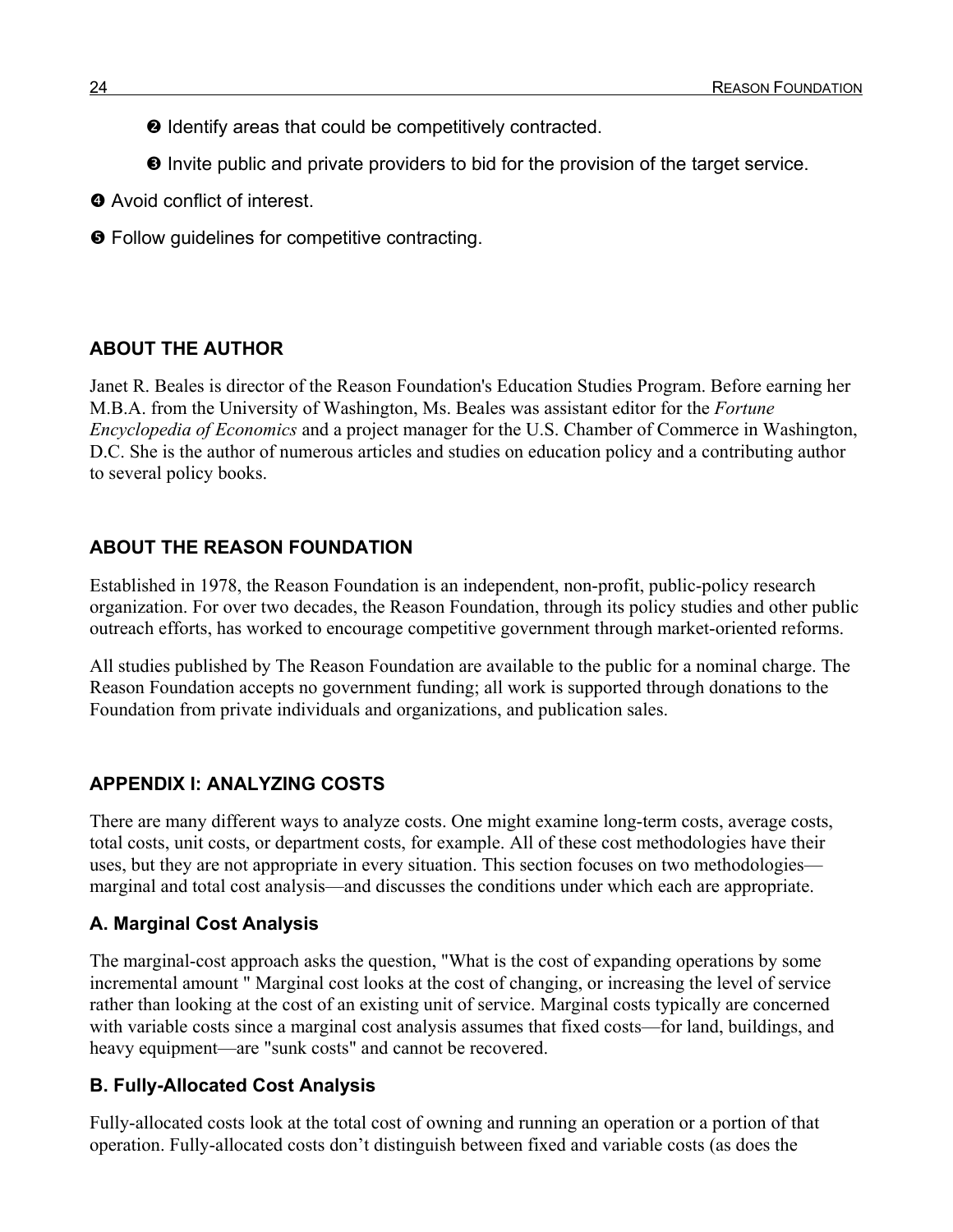marginal cost approach). The fully-allocated cost analysis is more appropriate for making long-term operations decisions since it allows for consideration of changes in fixed costs. The fully-allocated cost method answers the question, "What are all the costs associated with a particular operation "

### **C. Discussion**

An organization deciding to expand its operations has a choice of either expanding in-house operations or contracting for the service. In the private sector, standard business practice calls for comparing the marginal, or additional, cost of in-house expansion with the total cost of purchasing the service. In a competitive, profit-seeking business, this is the right approach to minimize total costs. But public agencies do not operate in a competitive market. They are not subject to the same incentives and costcontrol pressures as a profit-seeking firm.

Public-administration professor Lawrence Martin points out that standard business practices in the private sector are not necessarily appropriate in the public sector. The following is reprinted from Martin's study, *How To Compare Costs Between In-House and Contracted Services,* published by the Reason Foundation.

Public agencies interested in identifying the most efficient means of operating a particular service do better to look at fully-allocated costs, which come closer to creating a "level-playing field." Unlike a competitive enterprise, a public provider often maintains excess productive capacity. Business accounting theory assumes an efficient allocation of resources, and this assumption is not often valid for monopolistic providers. The existence of surplus capacity in public providers tends to make estimates of the marginal cost unrealistically low. Assuming that an in-house department has surplus capacity and justifies it expanding its service based on marginal costs rather than fully-allocated costs, it is difficult to imagine many scenarios in which a private provider would appear competitive.

This is true even for private providers that are far less expensive. The practice of comparing inhouse marginal costs with the total cost of contracting has the practical effect of precluding private contracting. Therefore, in the case of new or significantly expanded service, governments wishing to promote competition should compare the fully allocated costs of the government agency against the total cost of the contracted service.

The only occasion in which it makes sense to consider marginal costs for a new or expanded service is when the extent of the privatization is extremely small. Otherwise, fully allocated inhouse costs should be compared to total contract costs.

Furthermore, it is best to have in-house costs calculated by a disinterested third party, rather than the department seeking the contract. This third party can either be another governmental agency or an outside consultant.

## **D. Comparing Costs**

The importance of fully-allocated costing, as a basis for decision making, cannot be overstated. The goal of school administrators in examining expenditures should be to determine the total cost of each school activity. Such an analysis will give school-decision makers a better idea of how schools spend money, how costs compare, and what is the level of efficiency of a particular operation. Total cost, or fully-allocated cost, is the sum of the direct and overhead costs of providing a particular activity. (See Box).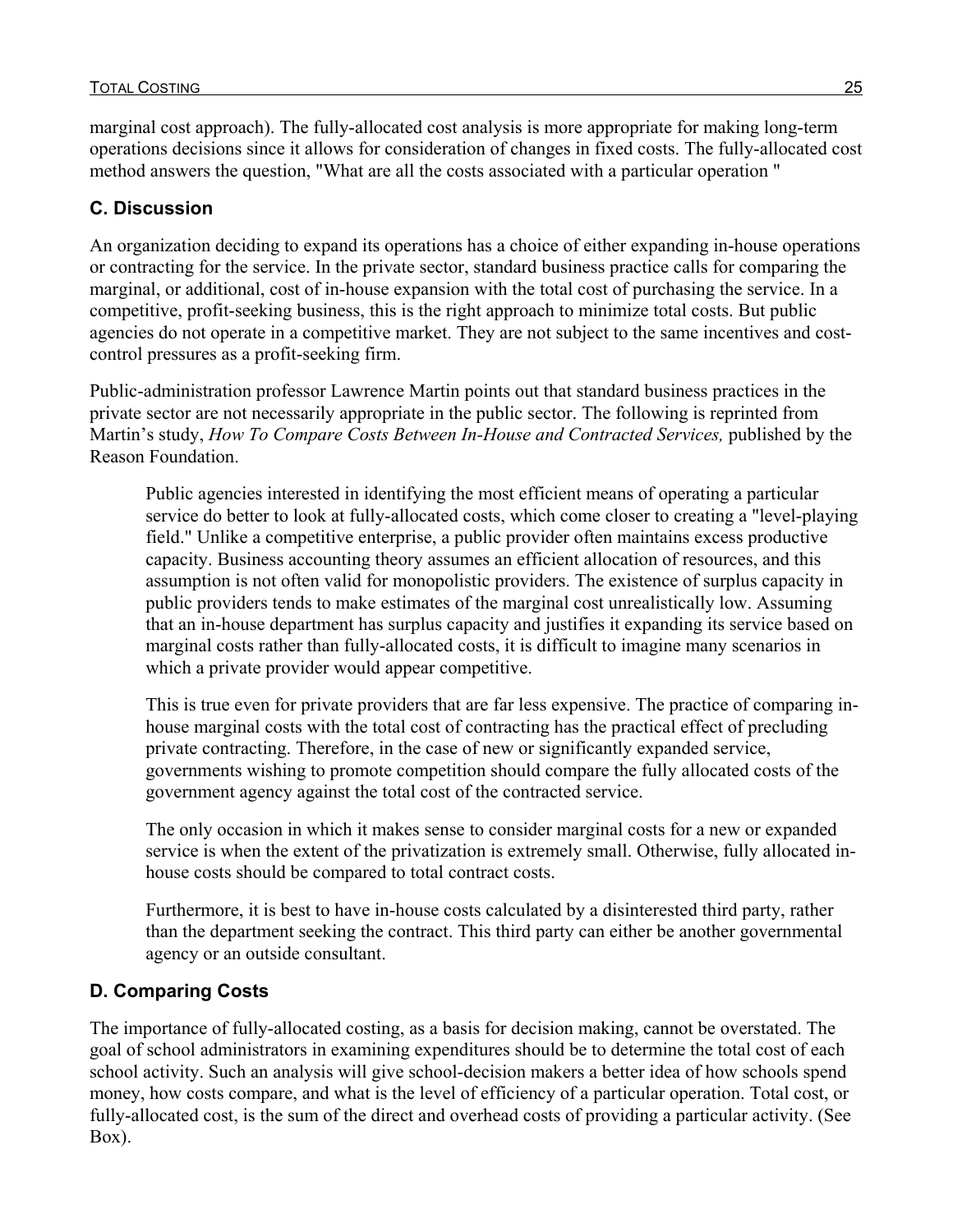When actually deciding whether or not to competitively contract for a particular service, the total avoidable cost of performing a particular activity should be compared to the cost of using contract service, less any additional costs associated with the transition to contract service, plus any new revenues.

Total In-House Costs should be compared to:

### **Contractor Cost + Contract Administration Cost + Conversion Cost (Amortized) - New Revenue.**

### **DEFINITIONS**

**Avoidable Costs** Section II of this report and the discussion above describe how to calculate fullyallocated costs, which can be used to compare the relative efficiency of public and private providers. To estimate the *savings* realized by contracting, however, total *avoidable cost* should be considered. Avoidable costs are those costs that would not have been incurred had the agency not provided the service. A cost-analysis guide prepared for the California Department of Education directs public agencies to ask:

If the (agency) stops providing its own pupil transportation services and begins to rely on an alternative provider, will this cost continue

**Contractor Costs** From the standpoint of a public agency, contractor costs are relatively easy to figure out. They are simply the price charged to the agency for performing a service. Contract-administration costs should also be included in contractor costs. Contract administration costs can include the costs of bidding, contract negotiations and any other costs the agency would not have incurred had it not contracted for service. The cost of monitoring and evaluating performance is incurred by in-house and contract providers alike and therefore should not be viewed as part of the additional cost of contract administration.

**Conversion Costs** Sometimes a public agency will incur one-time conversion costs when it switches from in-house to contract service, such as legal fees or employee incentives. Or the provider may require certain changes in existing facilities before it can begin service. If these costs are paid by the public agency, they should be included in the total contract cost on an amortized basis.

**Direct Costs** Direct costs are those costs that are exclusive to the target activity. Direct costs are 100 percent chargeable to the activity they support. Examples of direct costs include: the labor cost of employees working exclusively on that activity, supplies, materials, and any other cost which is expended for the exclusive purpose of the target activity. Frequently overlooked direct costs include: interest on capital, pensions, facilities, and insurance premiums and deductibles. Direct and overhead costs combine to make up total costs.

**Fixed Costs** In the short term, fixed costs are costs which remain the same regardless of changes in service levels. Capital assets, such as owned facilities and heavy equipment, are considered fixed costs. The cost of owning a maintenance garage, for example, would be the same whether the garage services two vehicles or two hundred. In the long run, however, fixed costs become variable costs because fixed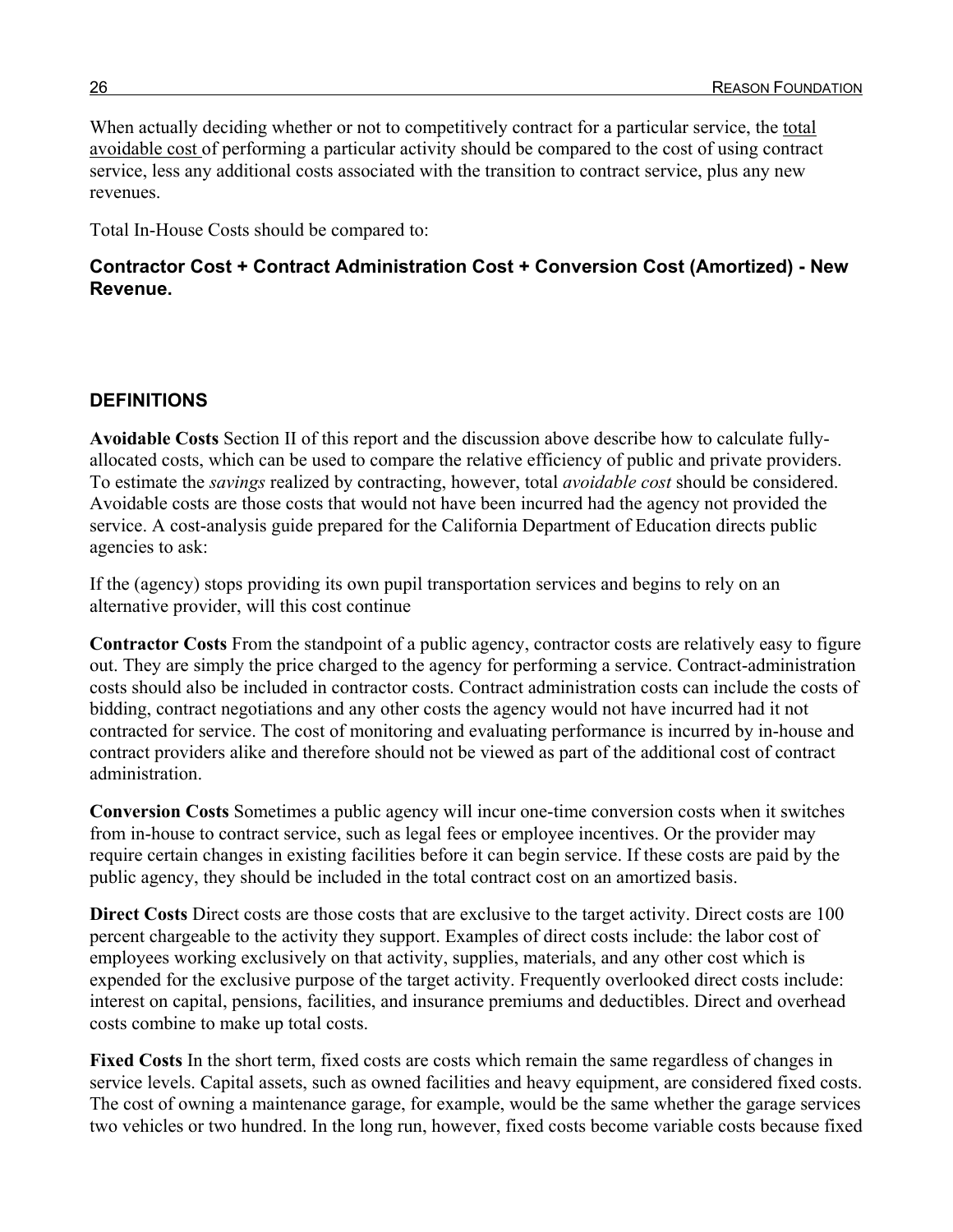assets can eventually be expanded, sold, or replaced. Fixed costs may be considered as direct or indirect costs.

**New Revenue** Some contracting of services will create new revenue for the public agency. New revenue should be deducted from the total cost of contract service for comparison to the cost of inhouse service. Revenues may be the result of government asset sales, income from operations, or new tax revenues generated by the private contractor.

**Overhead Costs** Overhead costs are those costs shared by the target activity and other activities performed by the agency. Overhead costs must be allocated, or assigned, to different activities because they are not exclusive to just one activity. The cost of the administration department is often considered an overhead item, because it may oversee more than one activity. Rent, utilities, communications, and equipment, may also be overhead costs if they are used by more than one activity. Overhead and direct costs make up total costs. Overhead costs are usually allocated based on how much each activity consumes of them. For example, overhead costs might be allocated as a percentage of direct costs or of personnel costs.

**Variable Costs** Variable costs are those costs which change with fluctuations in service levels. Bus fuel, for example, is a variable cost. Increasing the number of miles driven results in increased fuel usage. Likewise, fuel costs will drop with a scaling back in bus service. Variable costs may either be direct or indirect costs.

If the answer is "no," then the cost is avoidable. Buildings, land, and heavy equipment may be considered avoidable costs if they can be sold, leased or otherwise disposed.

### **APPENDIX II: RECOMMENDED READING**

*Comparing Public and Private Bus Transit Services: A Study of the Los Angeles Foothill Transit Zone,* John O'Leary, Policy Study No. 163, Reason Foundation, July 1993. Presents the cost savings achieved through competitive contracting and highlights the legal and political obstacles that impede public officials.

*Competitive Contracting of Transit Services,* Jean Love and Wendell Cox, Reason Foundation How-To Guide No. 5, March 1993. Details the process government officials should follow to contract for transit services.

*Designing an Effective Bidding and Monitoring System to Minimize Problems in Competitive Contracting,* John Rehfuss, Reason Foundation How-To Guide No. 3, February 1993. Outlines the necessary safeguards government must adopt to prevent abuses in private-sector contracting.

*Doing More with Less: Competitive Contracting for School-Support Services,* Janet R. Beales, Policy Study No. 179, Reason Foundation, September 1994. Shows how school districts are improving quality or lowering costs by contracting for non-instructional support services. Provides step-by-step guide to the "make or buy" analysis and describes the components of the RFP and contract.

*How to Compare Costs Between In-House and Contracted Services,* Lawrence Martin, Reason Foundation How-To Guide No. 4, March 1993. Provides a standard procedure for making valid cost comparisons between public and private-service provision.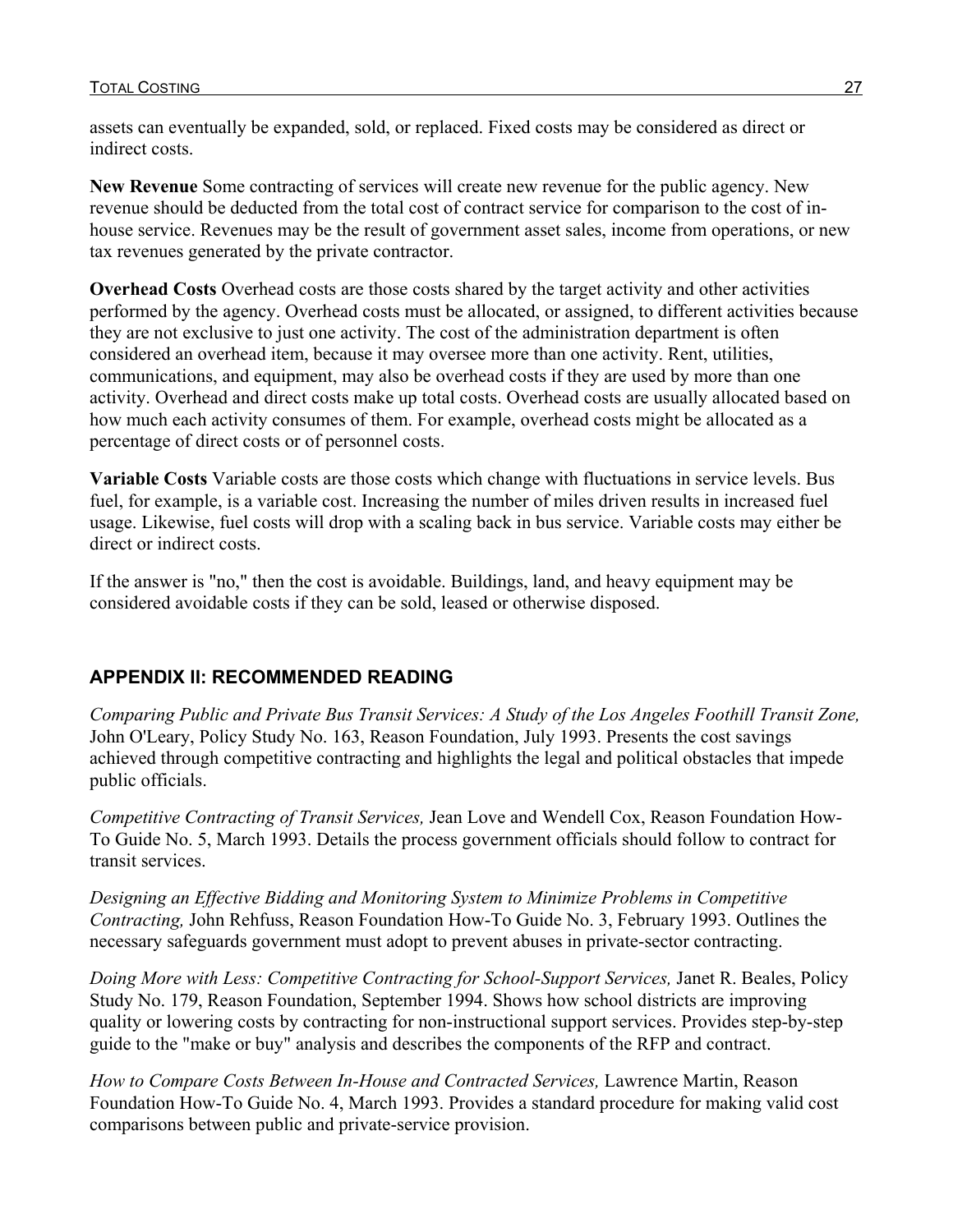*Privatization and Public Employees: Guidelines for Fair Treatment,* John O'Leary and William D. Eggers, Reason Foundation How-To Guide No. 9, September 1993. Discusses methods to overcome political obstacles to contracting by easing the transition for public employees.

*Pupil Transportation Guide: Cost Analysis, Service Options, and Contract Administration,* 1990, California Department of Education. This comprehensive guidebook is applicable for any state considering contracting for school transportation. The Guide was prepared by the consulting firm KPMG Peat Marwick and contains an extensive cost-allocation worksheet, a model contract and Request for Proposal (RFP), and all-around useful information. It is available for \$16 from the California Department of Education, Bureau of Publications Sales Unit, P.O. Box 271, Sacramento, CA 95812-0271. Tel. (916) 445-1260. Request item No. 0898.

#### **APPENDIX III: CREATING A COMPETITIVE ENVIRONMENT FOR TRANSPORTATION SERVICES**

The benefits of contracting will only be realized in an environment of open and fair competition. It is the responsibility of public administrators to structure the bidding process so that true competition is ensured, not just among private providers, but among public providers as well. The following guidelines can help public administrators in this process.

1. Publicize and distribute Requests for Proposal (RFP) widely to attract as many qualified bidders as possible.

2. Make public-sector providers compete on the same basis as private providers. Public-sector proposals should be subject to same contract terms, conditions, and performance criteria as private providers.

3. Prohibit public employees who have a financial or other interest in the contract from participating in the preparation of the RFP or the evaluation of proposals.

4. Each RFP should cover the smallest increment of service practicable so that the maximum number of qualified proposers may respond.

5. No single provider should be permitted to contract for an excessive percentage of the service.

6. Contracts should be rebid at least every five years, whether the incumbent is a private company or a public-agency.

7. Contract expiration dates should be rotated to minimize the increment of service being contracted at any one time.

8. Prohibit negotiations over price once the contract has been awarded. No payment adjustment should be permitted except as specified in the contract or under extremely unusual circumstances outside the control of all providers.

9. Public-sector proposals should include the fully allocated operating and capital costs for the provision of the service in question.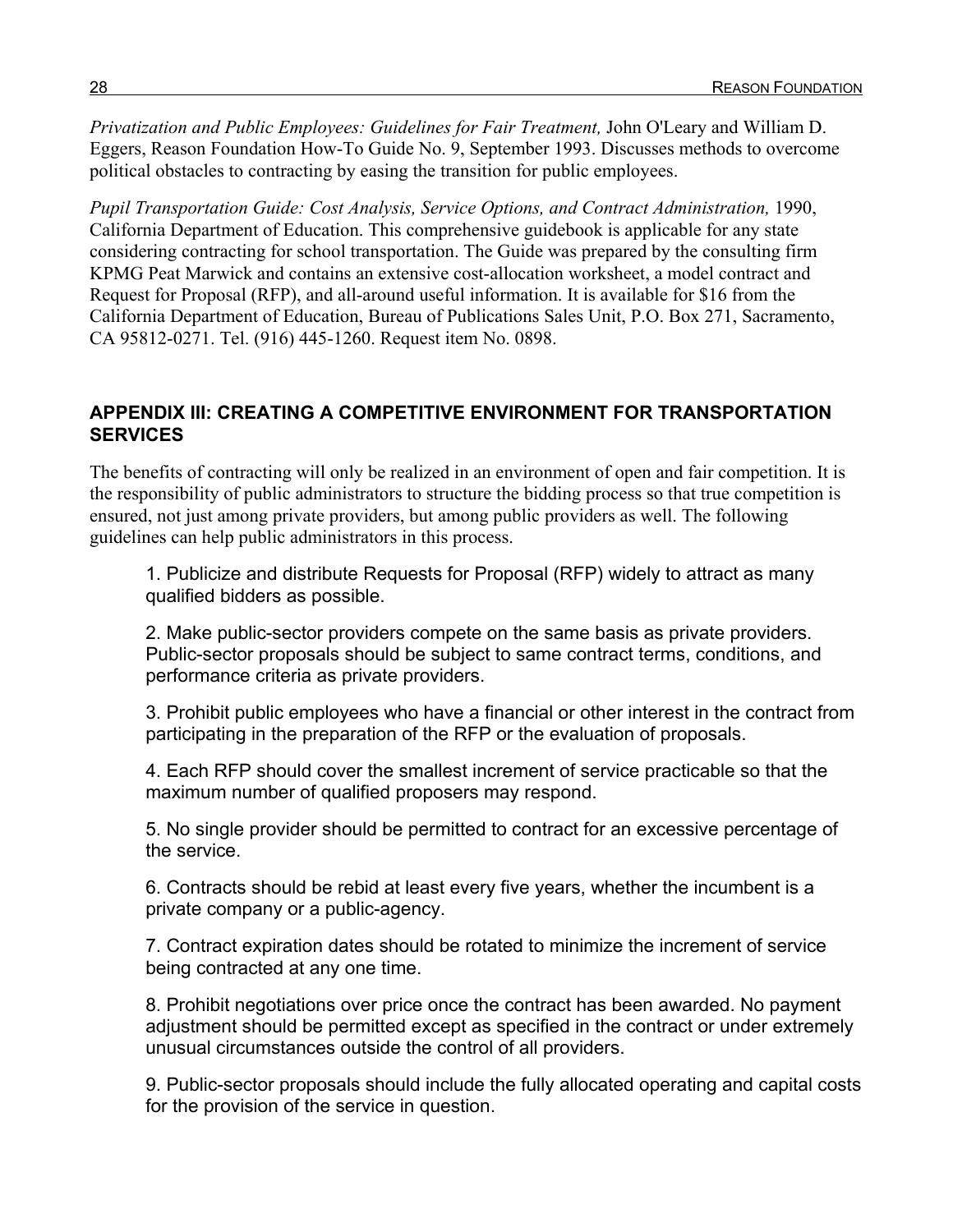10. When available, public capital facilities should be leased to the public or private provider delivering the service. This will minimize capital and financing costs and encourage small businesses to compete.

11. Public administrators should impose no contractor-employee requirements beyond compliance with applicable labor laws.

(Source: Jean Love and Wendell Cox, *Competitive Contracting of Transit Services,* Reason Foundation.)

#### **Encourage Providers to Bid**

To attract a wide variety of potential transportation providers, including small businesses, keep these guidelines in mind when crafting the Request for Proposal.

- **•** Avoid specifications proprietary to a single provider in the Request for Proposal.
- **•** Provide candidates with accurate and thorough information about service-level requirements for determining realistic costs.
- **•** Allow enough time for candidates to respond to the RFP with a well-researched bid.

• Give careful thought to contract length. In general, contract terms should be as short as practicable to maximize competition. However, extremely short contract periods, such as one-year, will not allow providers to amortize start-up costs over more than one year and may discourage contractors from bidding. In some cases, however, oneyear terms have been used successfully.

**•** Avoid interfering with contractor operations that don't pertain directly to service quality such as mandating wage structures or technology acquisition.

**•** Mandating excessively short bus-replacement schedules, higher-than-normal insurance coverage requirements, alternative fuel vehicles, or liability for pre-existing environmental hazards could discourage potential candidates, especially small operators, and increase total costs.

**•** Set realistic performance criteria for assessing liquidated damages. Allow provider the opportunity to rectify performance issues before termination.

Source: Excerpted and modified from paper prepared by Durham Transportation, Inc.

### **APPENDIX IV: DISCUSSION OF THE** *CONTINUOUS IMPROVEMENT STRATEGY*

As part of its *Continuous Improvement Strategy,* the Transportation Services Department discussed some of the advantages and disadvantages of expanding in-house service. Portions of that discussion are reprinted below. The statements in italics are those of the Transportation Services Department (TSD) report. Reason Foundation (RF) responses and clarifications are printed just below.

#### **A. Potential Advantages of Expanding the Transportation Services Department**

**TSD:** *The property and improvements required can be accomplished with no increase of budget.*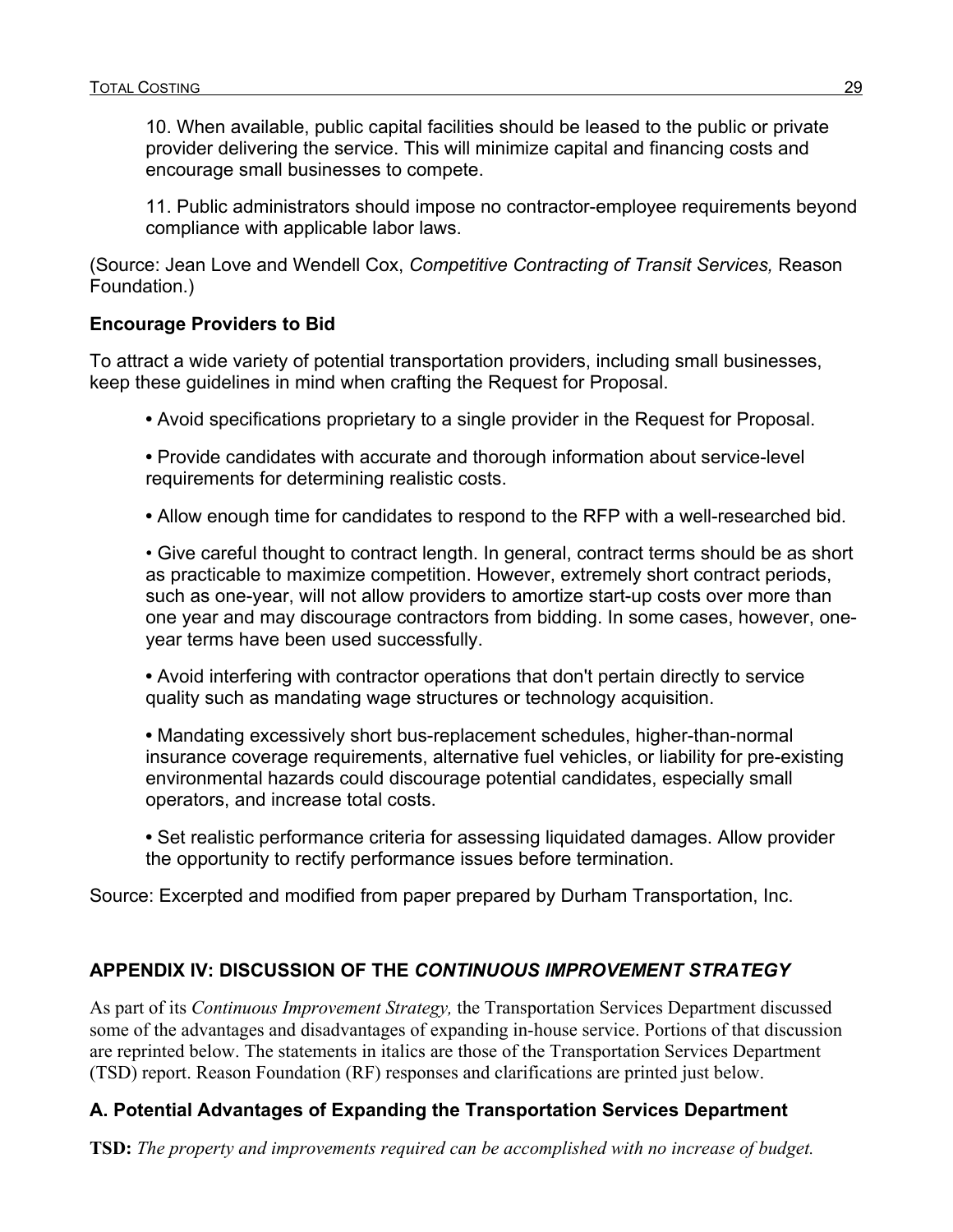**RF:** The cost of property acquisition and improvements totals \$2.95 million. The Transportation Services Department believes it can recoup this outlay in eleven years with savings generated through more efficient operations of it services. However, as this study has shown, these savings are unlikely to materialize. Moreover, the school district will incur interest expenses on borrowed funds.

**TSD:** *With all buses operated by district staff, Transportation Services will have greater direct control from which better safety and customer service may be achieved.*

**RF:** The Transportation Services Department may have less control over the staff because union work rules and personnel policies give it little discretion over firing and disciplinary actions. The process for dismissing a public employee, for example, requires advanced written notice to the employee and the presence of a union representative at the dismissal conference. A grievance procedure, should the affected employee decide to file one against the district, involves four different levels of appeal and is governed by over 30 different rules outlined in the collective bargaining agreement. By contrast, the district's contracts with private carriers specify that any driver can be immediately removed at the discretion of the Transportation Services Department from all district routes.

#### **TSD:** *Due to a shrinking supply of contract vendors, Transportation Services anticipates substantial increases in new bid rates over the next five years. This plan would avoid the impact of the shrinking market.*

**RF:** Transportation Services is concerned that consolidation in the transportation industry will lead to less competitive rates. It is partly the public administrators' responsibility to ensure competition, even among a very small number of carriers, through a properly structured bid process in which no single carrier—public or private—is allowed to control the service. Knowledgeable staff should evaluate bid proposals and negotiate rates.

The plan by Transportation Services eliminates all competition. For an agency interested in avoiding "the impact of the shrinking market," eliminating the market entirely makes little sense. With no competitive pressure holding down costs, the cost of transportation is bound to rise more quickly than it would have in a competitive market of even a very small number of providers.

#### **TSD:** *Annual inspections of carrier buses could be eliminated.*

**RF:** Public agencies often fail to evaluate and monitor their own operations. Annual inspections of *carrier* buses would cease, but overall inspections will not decrease because the department is still responsible for inspecting its own buses. In addition, the California Highway Patrol, under state law, is required to conduct annual inspections of all school buses, both public and private.

#### **TSD:** *Existing facilities are capable of accommodating the small increase in support staff. Better utilization of existing staff. Better utilization of existing operations and fleet maintenance facilities.*

**RF:** These statements indicate that Transportation Services Department has excess staffing and facilities, which are being underutilized. These are unnecessary costs. In the private sector, excess overhead and bureaucracy would have immediately been eliminated. Instead, excess overhead is being used to justify an expansion of operations. This defies sound business principles and wastes taxpayer money for schools.

#### **TSD:** *Purchasing power for buses and bus parts improves.*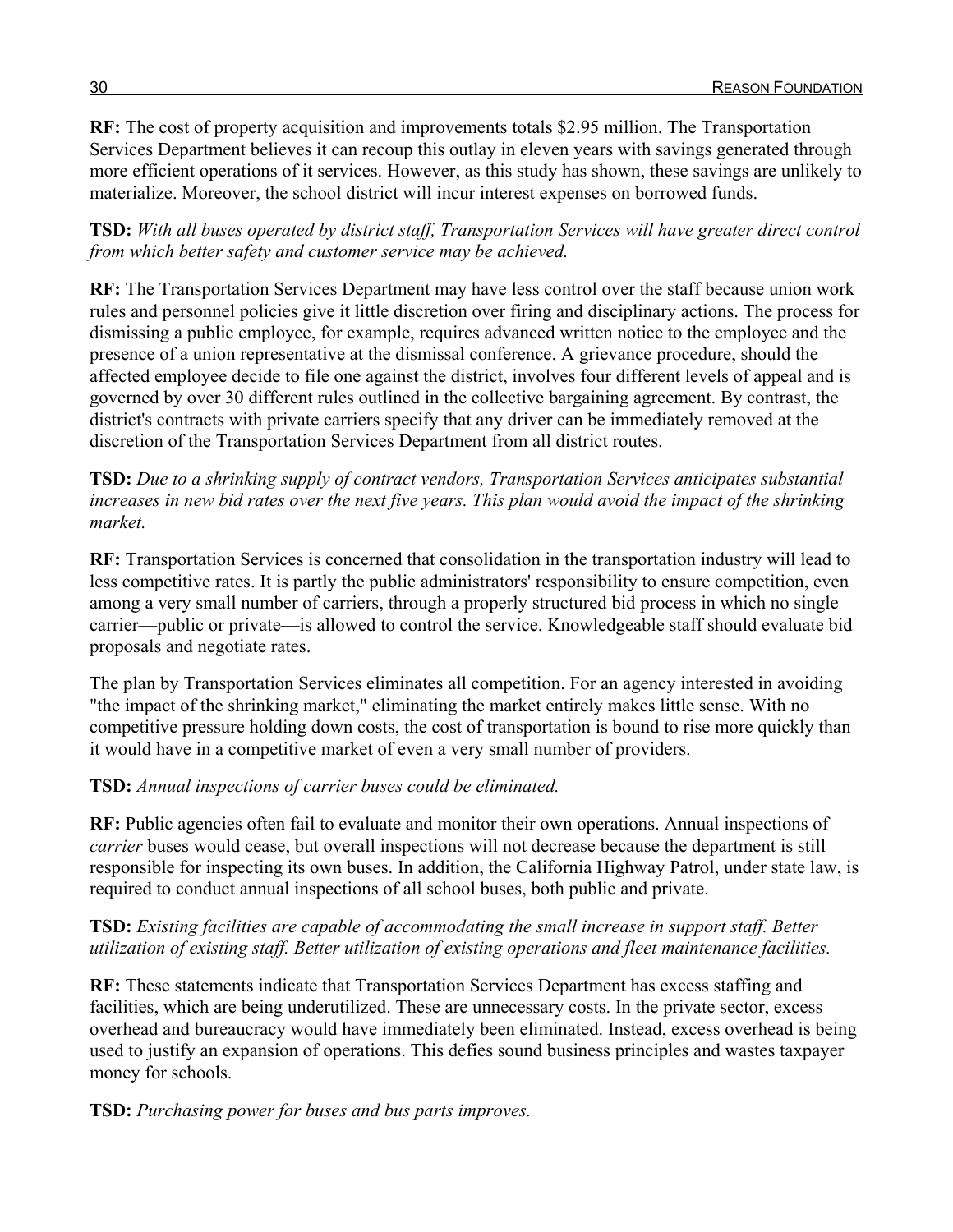**RF:** For some items, the district may realize greater purchasing power due to economies of scale. The San Diego City Schools district, however, owns one of the largest public, yellow-school bus fleets in the state even without the expansion so it already enjoys many economies of scale.

### **TSD:** *Appearance of buses will improve under district control.*

**RF:** This is certain to be true because the district will own and operate a fleet with newer, more expensive buses than private carriers. Appearances, however, are not without cost. Because of limited school resources, excess costs come at the expense of other school programs. Appearances have little, if any, impact on school-bus safety or reliability.

#### **TSD:** *Property will remain a district asset long after the investment is repaid.*

**RF:** Although the property can be counted as an asset, it is not without cost. The opportunity cost of the \$3.25 million in capital investment must be considered—that is, what could the money have bought if it were not used to purchase a bus-parking facility

#### **TSD:** *The district will no longer be subject to carrier increases tied to the Consumer Price Index.*

**RF:** Increases in the CPI have been relatively modest in recent years, tracking closely with inflation at about 3 percent. Tying carrier increases to the changes in the CPI is more preferable than allowing rate increases to be negotiated in the absence of some objective—and predictable—measure of economic growth. As Transportation Services itself points out, eliminating contractors will increase union bargaining power significantly, "thereby possibly negating some of the cost efficiencies already achieved."

### **B. Potential Disadvantages of the Expanding Transportation Services Department**

**TSD:** *Union bargaining power would increase significantly, thereby possibly negating some of the cost efficiencies already achieved. The incentive to "do it better and cheaper" than the carriers would disappear.*

**RF:** Elimination of competition could reduce the incentive to contain costs and maintain quality.

**TSD:** *Loss of less effective/efficient service providers eliminates a measurement of the true value/quality of the services provided by district staff.*

**RF:** This statement is puzzling given the fact that the average cost per bus of operating in-house services is 83 percent higher than the cost of carrier service.

**TSD:** *Staffing fluctuations due to year-round schools starting and stopping have largely been absorbed by carriers. Education Code restrictions on layoffs/reductions will make adjusting to these fluctuations much more difficult in-house.*

**RF:** The California School Employees Association is unlikely to grant the district additional scheduling flexibility if such action requires reductions in paid work hours or positions unless wage and other concessions are granted by the district. The state Education Code includes a provision which in effect ratchets up the number of paid hours drivers earn (regardless if their services are needed or not) by prohibiting reductions in paid hours (for the balance of the year) once a driver has worked at least 20 consecutive days for a given number of hours per day. This regulation is especially problematic for the San Diego City Schools district, which operates on a year-round schedule with heavy fluctuations in student attendance schedules.